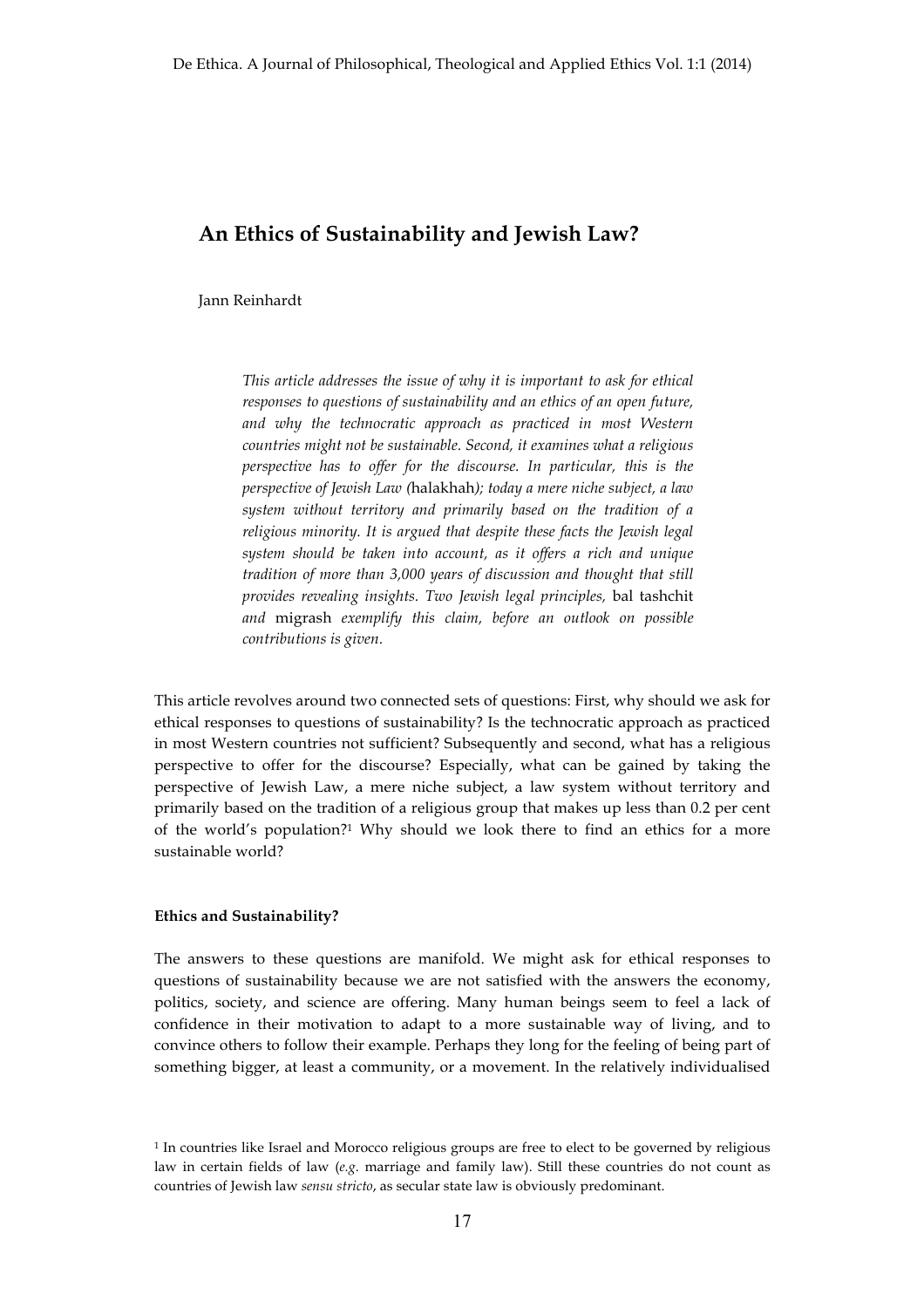Western world oftentimes the only remaining communities are families, the company one works for, or the local sports club. Politics all too often seems far away, *e.g*. in the case of the European Union (EU). While the EU is continuously gaining political power, people feel increasingly unconnected. So where do places remain that, on the one hand, allow people to share thoughts and discuss visions and feelings, and on the other hand to put them into action, to become a voice in the social as well as in the political discourse? Although we live in the age of communication, in the eyes of the public actual communication about the shape of the future seems to diminish.2 As a matter of fact subsequent individual as well as collective action seems to decrease too. It is an apparent problem in Western democracies that the average citizen is relatively powerless with a single vote or voice, compared to the lobbies and associations of an industry that not always, but quite often, is primarily concerned with the maximisation of its profits. Ethics allow us to take a critical perspective on these circumstances.

If we take a look at what effects the practical implementation of the idea of sustainability may have on us, our everyday life, and our political and economic institutions, we have to distinguish between two major approaches to seeking to increase sustainability. The first and most common approach in the Western hemisphere is a technocratic one; the second a more ethical or psychological one. The technocratic approach has at its core engineering, *i.e.* the development of green or more efficient technologies replacing our current more polluting ones. In the short run, the effects of this approach can be noticed in rising costs for the public. For instance, the energy turn in Germany led to higher prices for electricity and energy consumption in general, as it required major investments in research and infrastructure projects.3 But soon prices will decrease again as technology advances.4 As a result people will not have to refrain from – and especially not have to question – their standard of use of energy in the long run.5 In contrast, the second, more neglected ethical approach aims at changing not the material circumstances but something more fundamental: their underlying thinking and values. According to this approach people are supposed to adopt sustainable action because of inner conviction. Thus, ethics can help to substantiate the current efforts, and by this strengthen them. If people are convinced in their innermost thinking, the success of the development of a more sustainable world is a much more realistic prospect. Still, at the

<sup>&</sup>lt;sup>2</sup> For example, when being compared to the times of rising socialist movements during the first half of the 20th century.

<sup>&</sup>lt;sup>3</sup> In Germany the rising prices are not the result of efficient technologies being intrinsically more expensive, or of the premature displacement of inefficient capital equipment alone, but foremost of political decisions. In particular, political decisions regarding the specific design of incentives to foster the production of renewable energy (*e.g*. the promotion of solar energy by a relatively high statutory feed-in compensation) on the one hand, and the heavy subsidisation of fossil and nuclear fuels in the past as well as in the future (*e.g*. disposal, dealing with the consequences of pollution) on the other hand.

<sup>4</sup> Or – as discussed in Germany right now – by passing on parts of the costs of the energy turn to future generations by drawing on credits to lower the high energy prices in the present.

<sup>5</sup> This even bears the risk of a rebound effect, *i.e*. the reduction of marginal costs when replacing inefficient equipment by more efficient equipment. For example, it is cheaper to heat a wellinsulated house, so the thermostat setting might be increased.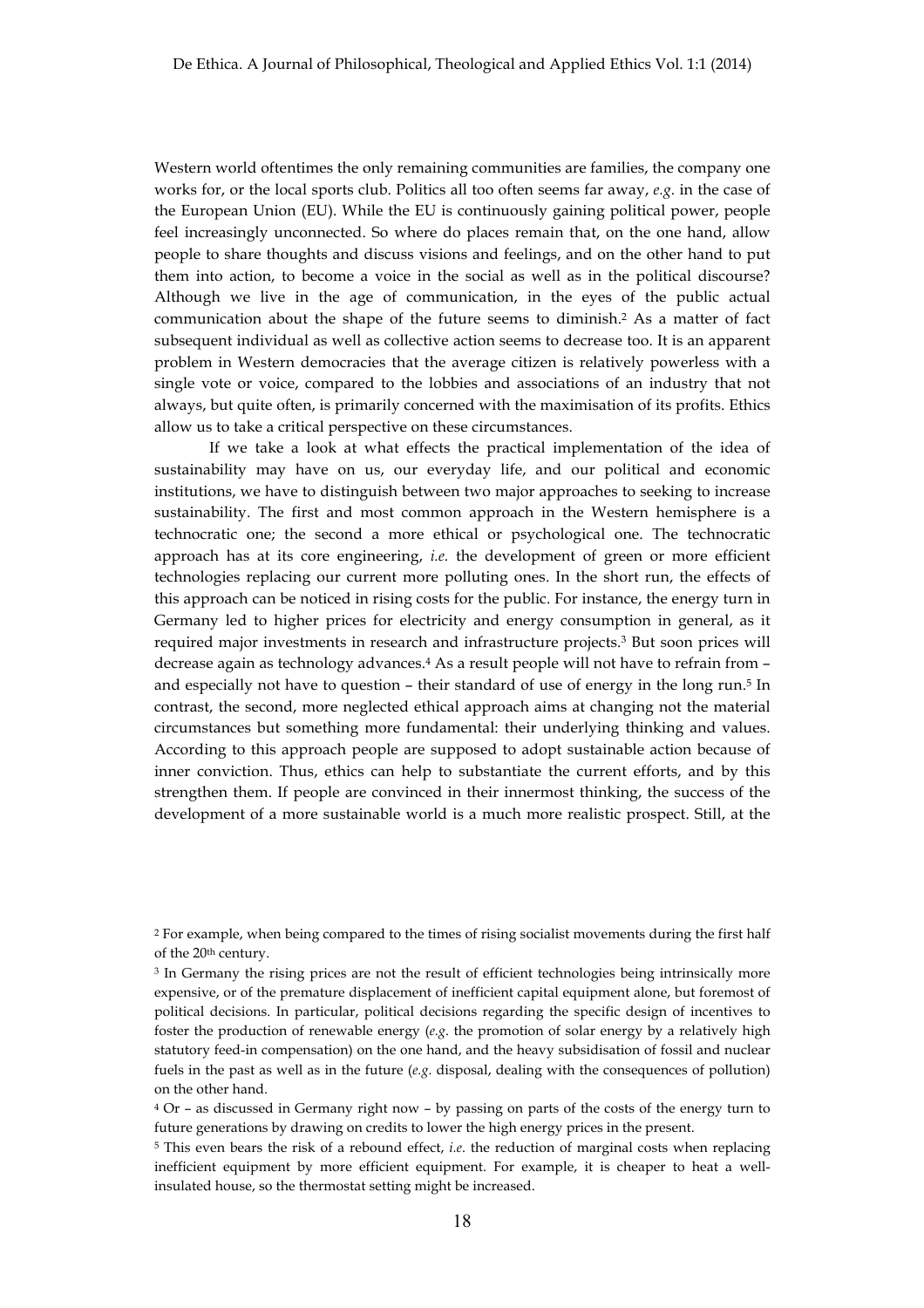moment ethics is more a satellite to than an essential part of the debate.<sup>6</sup> While certainly both approaches have their pros and cons, a combination of both would, as will be shown below, be preferable.

#### *Theological Ethics and Sustainability?*

While religious responses focus on the second approach,<sup>7</sup> one still has to ask: why theological ethics? One answer is that it is worth (re-)considering theological ethics because religion has been a lasting and highly influential part of the daily political discourse in the Western world, fundamentally shaping it. Despite some dark chapters in its history, religion represented and continues to represent certain values. That is an attractive feature that people might look for again. And in asking themselves what they can do for the environment and future generations they might feel the urge to take a look at what our forefathers thought about these issues. Judaism and thus Jewish law are well suited for this endeavour: Jewish law is the world's oldest continuous legal system with a rich tradition spanning more than 3,000 years. It offers a unique documentation of thoughts and discussions, as well as a vast collection of principles developed from these discussions.8 Though not only, but especially due to World War II, the position of Judaism and Jewish law has often been forgotten, overseen and therefore neglected in large parts of Western Europe in the past decades. For instance, in Germany, this can be contrasted with the beginning of the  $20<sup>th</sup>$  century when Jewish positions had a notable impact on parliamentary discussions concerning criminal law, land law, and much more.<sup>9</sup> Today, although the parts of the population that are Jewish (or even consider themselves as observant Jews) might be small in most countries – aside from Israel (75 per cent) and the US (1.7 per cent) –, the ideas of this tradition are still inspiring, and interest in Judaism has seen a consistent growth in recent years.

Because the theological, and especially the Jewish approach has been neglected for so long and yet has not been able to reach its full impact, it is worth taking a deeper look at its motivations to discover forgotten or even new ways to create a more sustainable world based on ethical values. Jewish law is particularly suited to function as an ethical foundation and for developing not only a Jewish, but a more general ethics for an open future. In its tradition ethics have always played an important role: Jewish law aims to make the people observing it morally and above all ethically 'better' – according to the divine will and values. When working with Jewish law nowadays, dealing with ethical questions is pretty much unavoidable as there is no strict separation between

<sup>6</sup> Although there are a few examples where ethics play a role in politics: in Germany the chancellor Angela Merkel appointed an ethics commission on the secure supply of energy after the 2011 nuclear incidents in Fukushima.

<sup>7</sup> Lawrence Troster, *From Apologetics to New Spirituality: Trends in Jewish Environmental Theology*, November 2004, online at

http://www.coejl.org/\_old/www.coejl.org/scholarship/jetheology.pdf (accessed 2013-11-11).

<sup>8</sup> For an overview, see Elliot N. Dorff and Arthur I. Rosett, *A Living Tree: The Roots and Growth of Jewish Law* (Albany, NY: State University of New York Press, 1988), and Louis Jacob, *Jewish Law*  (New York: Behrman House, 1968).

<sup>9</sup> Access to the respective material has been simplified by large digitalization projects in recent years, such as the compact memory project: http://www.compactmemory.de/.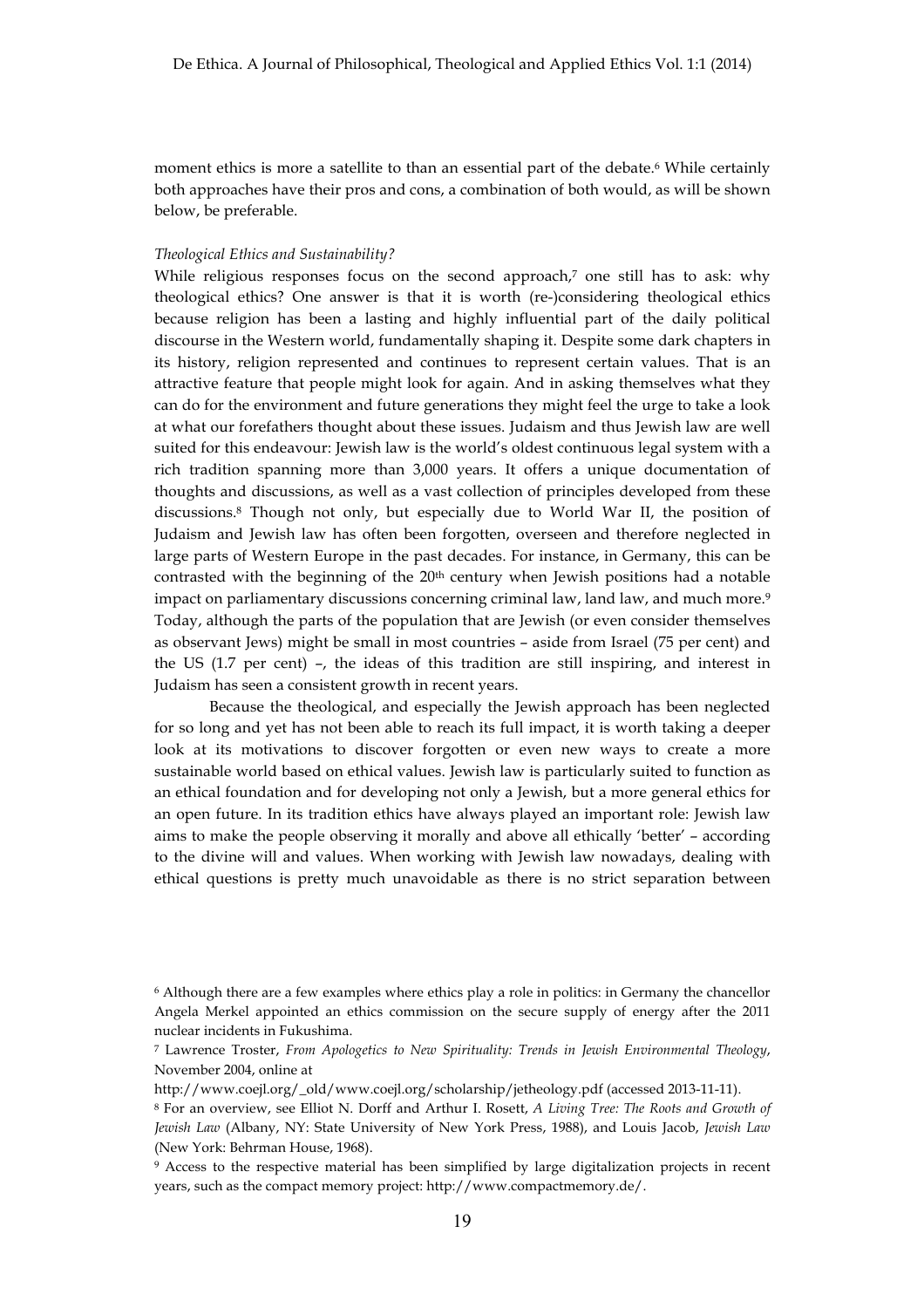ethics and law. This separation is a rather recent phenomenon of secularism.10 Especially due to its historic non-territoriality (the diaspora), Jewish law was able – maybe compelled – to develop primarily as a system of ethics. Neither physical force nor state pressure was available to keep the system alive and working. Therefore Jewish legal commandments needed another basis. As for many Jews a simple reference to divine origin and authority proved to be intellectually unsatisfactory, this situation finally resulted in the emergence of a sophisticated rationalistic or philosophical interpretation of the sacred writings, preventing the possible demise of Jewish law. In particular, the advancement of science led to an increasing questioning of the literally meaning and authority of substantial parts of the classic Jewish texts and interpretations.11 This ethical and more rationally derived basis developed through lengthy rabbinical debates. These debates lie at the core of many of the major post-Talmudic documents of Jewish Law. Yet, due to the relevance of tradition and authority there is a deep connection to the founding documents of Judaism. Working with Jewish legal material always includes the duty to respect, cite and thus come back to the original sources, therefore also to the themes and topics discussed. The tradition requires a dialogue between basically all periods which also includes the respect for dissenting and minority opinions. These are passed on over generations and not simply replaced by the majority opinion. This has led to a unique intergenerational and interperiodical dialogue. Furthermore, due to its dialogical character, Jewish law was conceived in a long term perspective: one of the key aspects of sustainability. It is characteristic for this dialogue that the *telos* of older sources is applied to analogous modern circumstances by certain exegetical rules. Because the respective *telos* of the religious commandments has to be continuously revealed and flexibly applied, it has frequently been reduced to its rational or abstract core, $12$  thus even secularists or atheists can take the results of this revelation which is mostly free from mere religious rituals, and use it in their reflection on topics like climate change, sustainability and an ethics of an open future. In this wider adaptation process it is not about the specific obligations of Jewish law that may be copied, integrated, or adapted to secular law systems: it is about the *telos*, the principles. In Jewish law there are many principles that have the potential to contribute to the discourse on sustainability. Later in this article two of them will be presented: one is the famous principle *bal tashchit* (the prohibition of wanton destruction) which – due to its extensive interpretation – has become somewhat difficult to grasp. The second one is the urban planning principle *migrash*.

These principles are commonly based on ethical considerations which are discussed openly in the texts of Jewish law. In Western secular legal systems the

<sup>10</sup> Alan Mittleman, *A Short History of Jewish Ethics: Conduct and Character in the Context of Covenant* (Malden: Wiley-Blackwell, 2012), p. 5.

<sup>11</sup> Particularly when informed by Aristotelian philosophy as it happened during the Middle Ages. This period of time marked the second significant shift from a purely religious/theological reading and understanding to a more scientific, philosophical, and secular comprehension of the *halakhah*; the interpretation and claiming of authority by the rabbis by arguing that God's direct contribution to law ended with giving the *Torah* to Moses being the first shift.

<sup>12</sup> One of the best-known figures of this – within Judaism not undisputed – movement is Moses Maimonides (1135-1204). While still respecting the canonical material and its authority at the core of the system, he approached the classical sources more scientifically and philosophically, trying to harmonize religion and his belief in God with science and philosophy.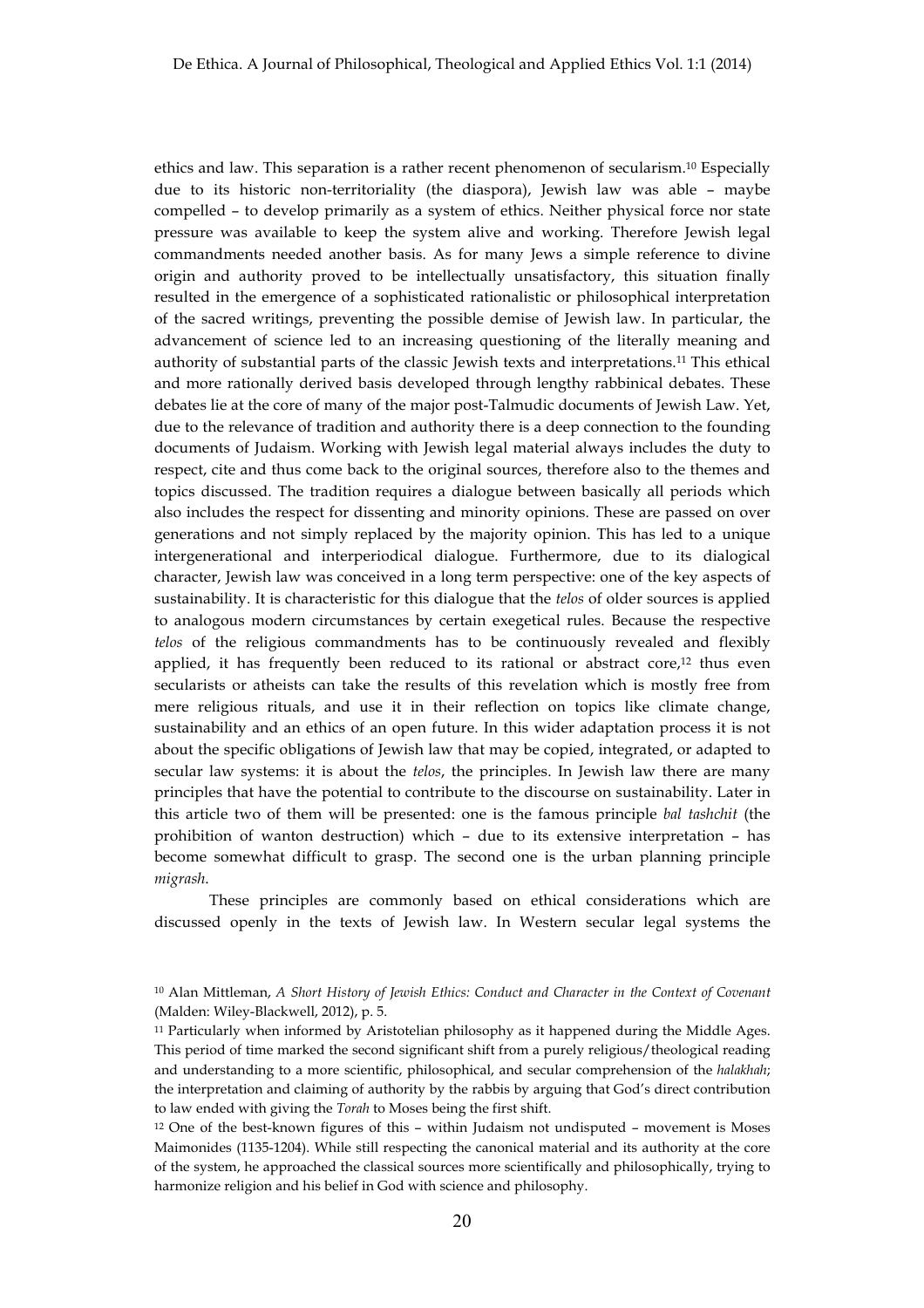intermingling of ethics and law has become somewhat uncommon as the concept of freedom generally recognizes ethics as being a matter for the individual, not for the collective or legal realm. Thus it is important to bring back ethics to the public and secular debate, not necessarily incorporating them as positive law, but at least discussing them. Relying on a purely technocratic or instrumental approach and language might work, but to have a 'sustainable' shift to more sustainability, people – politicians as well as citizens – have to be convinced that what they are doing is ethically right.13

#### **What Is Jewish Law?**

Before turning to specific Jewish legal principles and comparing them to secular laws, a brief overview of the basics of Jewish law will make understanding easier.

#### *The Basics of Jewish Law*

Unsurprisingly, Jewish law is the religious legal system of the Jews.14 It is also known under the term *halakhah*, which is derived from the Hebrew word *halakh* (to go, to walk). A more literal translation of *halakhah* would be 'the path to walk'. This already says much about the character of the Jewish legal system: it is conceived as a moral framework and offers its observants an ethical guide on how to act and live their lives according to the divine will. Furthermore, it is important to notice that the area of application of law in Judaism is much wider compared to modern secular systems. The *halakhah* embraces almost every aspect of life, such as diet and rituals. In contrast to the legal part of Judaism, there is the *aggadah* which is basically any part of rabbinic literature which does not deal with law. Besides narratives the *aggadah* includes theology, ethics, and morality and to a certain extent also mysticism. It will not be further examined in this article however.

To better understand Jewish law it is necessary to comprehend its structures:15 At first, one has to differentiate between primary and secondary legal sources. According to the tradition, within the primary sources one again has to distinguish between originally written and oral law, while the secondary sources are all extensions of the oral tradition.

<sup>15</sup> Homolka, pp. 251-282.

<sup>13</sup> See Yehuda L. Klein and Jonathan Weiser, 'Jewish Environmental Ethics', in *The Oxford Handbook of Judaism and Economics*, edited by Aaron Levine (New York: Oxford University Press, 2010), Ch. 20. They argue that a theocentrically orientated perspective on the environmental discourse would reduce tensions between the anthropocentric and the ecocentric approach by allowing a dialogue between them. This dialogue specifically could be based on the linear conception of the Hebrew Bible. The linear conception starts with creation and leads to a specific end according to God's will and laws. It could function as a corrective framework to both the focusing on the present needs by the anthropocentric view and the negligence of the fact of development by the ecocentric approach. Furthermore a predestined subordination of any need would be avoided as all needs principally are of equal value to God in the first place.

<sup>&</sup>lt;sup>14</sup> In this article, I will not differentiate between the various movements of Judaism (orthodox, conservative, reform etc.). For an introduction to Jewish law, see Jacob; Walter Homolka, 'Das Jüdische Recht: Eigenart und Entwicklung in der Geschichte', *Humboldt Forum Recht* 17 (2009), pp. 251-282; Moris Lehner, 'Alttestamentarisches und talmudisches Recht: Eine Einführung in das jüdische Recht', *JURA* 1 (1999), pp. 26-31.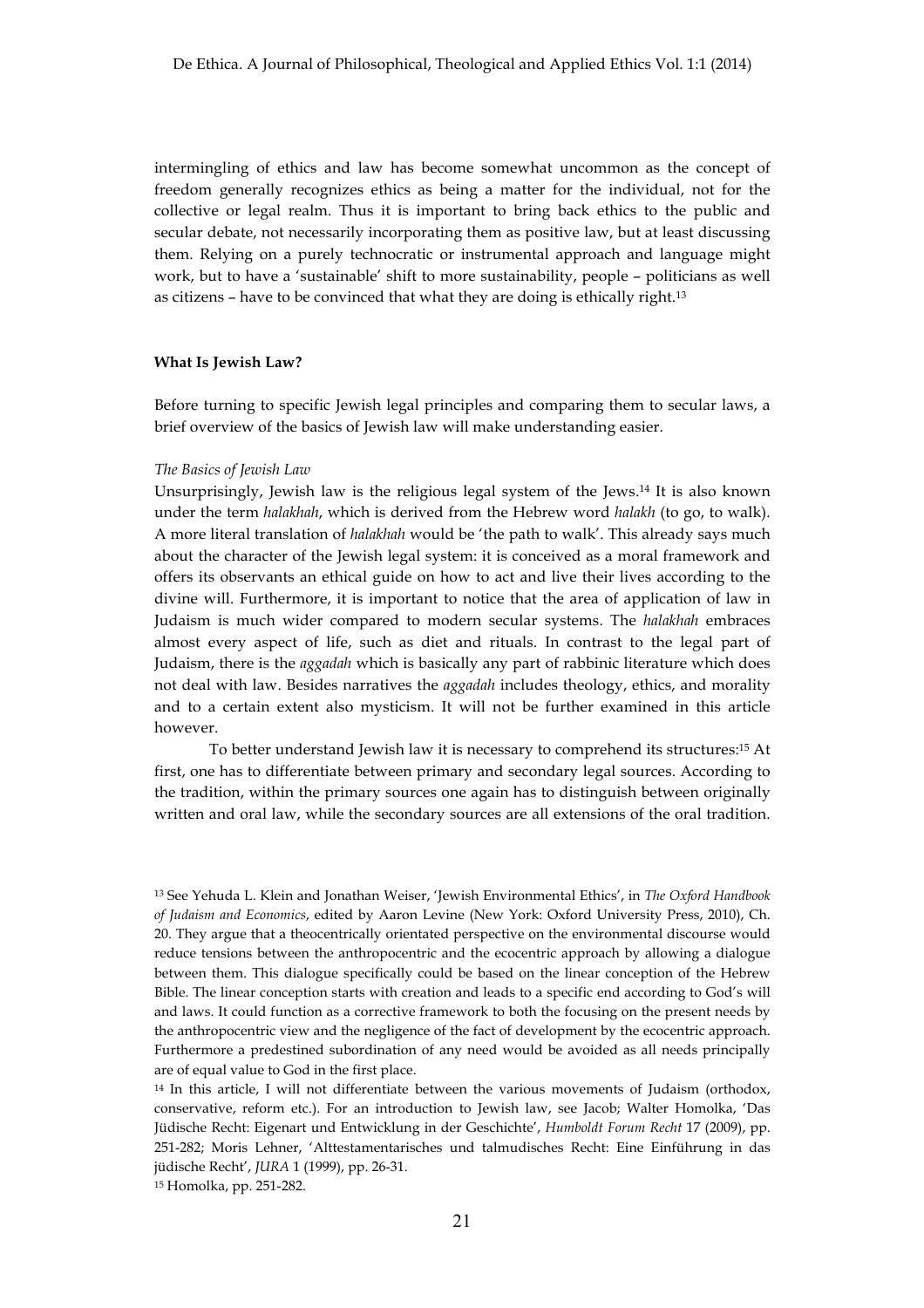At the top of the Jewish legal system is the *Torah* as the primary written source of law, or the 'constitution of Jewish law'.16 The *Torah* is the law Moses received from God at Mt. Sinai.17 It is legal text and narrative at the same time; this blending of different types of texts might feel unfamiliar and thus might be confusing for readers used to Western legal codes or case law collections. According to rabbinic tradition the *Torah* originally contains 613 commandments, the so-called *mitzvot*.18 Due to the change of circumstances and the emergence of new problems these *mitzvot* needed adaptation which foremost happened through interpretation. As a result a strong oral tradition evolved. Out of this tradition further legal texts resulted, *inter alia*: the *midrash halakhah* which is basically a line-by-line commentary on the *Torah*, and the *Mishnah* which is the textualisation of the further oral tradition of the Jews around 220 CE and basically also the founding document of rabbinic Judaism.19 Though for a long time the most important legal document practically was the *Talmud*. In the *Talmud* rabbis and scholars (the *Gemarah*) commented on the *Mishnah*; hence the text of the *Mishnah* is reprinted in the *Talmud*, and defines its structure. There are two versions, the *Jerusalem* and the *Babylonian Talmud*, which have been compiled around 400-500 CE with the *Babylonian Talmud* being the more authoritative one. As secondary sources the *Responsa* (legally binding answers of rabbinic authorities), commentaries, and especially codifications ought to be mentioned (like Moses Maimonides' *Mishneh Torah,* the *Tur* by Jacob ben Asher (1269-1343), or the most relevant legal code in Judaism, the *Shulkhan Arukh* by Yosef Karo (1488-1575)). Also important in order to understand the *halakhah* is the periodization system, *i.e*. the Jewish legal tradition can be divided chronologically into periods. So far there are at least six different periods which in the end always relate to major legal documents of Judaism (basically the above mentioned).20 Certainly every primary source of Jewish law could build a legal system of its own; being that Biblical, *Mishnaic* or *Talmudic* law. Still, the closer a period is to the *Torah* the more authority it has, emphasizing once more the relevance of tradition. The challenge is to conceptualize the fragments to a coherent system. This still has to happen in terms of ecological or sustainability issues where there has all too often been a quite selective reading. Single *mitzvot* have been simply picked out of their systematic or historic context to support the intentions of the author. Surely, developing a coherent system of obligations of sustainability within Jewish law is a task requiring great diligence. But the Jewish legal history has a tradition of concerning itself with such tasks.

<sup>18</sup> These were further divided into 365 negative and 248 positive commandments.

<sup>16</sup> Justus von Daniels, *Religiöses Recht als Referenz. Jüdisches Recht im rechtswissenschaftlichen Vergleich* (Tübingen: Mohr Siebeck, 2009), p. 21.

<sup>17</sup> The *Torah* is also known as the Old Testament (from a Christian perspective), or Five Books of Moses, or *Pentateuch* (von Daniels, p. 21); The *Torah* again is part of the *Tanakh* or Hebrew Bible that contains, besides the *Torah*, the *Nevi'im* ('Prophets') and *Ketuvim* ('Writings').

<sup>19</sup> Tsvi Blanchard, 'Can Judaism Make Environmental Policy? Sacred and Secular Language in Jewish Ecological Discourse', in *Judaism and Ecology: Created World and Revealed Word*, edited by Hava Tirosh Samuelson (Cambridge, Mass.: Harvard University Press for the Center for the Study of World Religions, 2002), pp. 423–448, at p. 428.

<sup>20</sup> These periods being *Tannaim*, *Amoraim*, *Savoraim*, *Geonim*, *Rishonim* and *Acharonim*.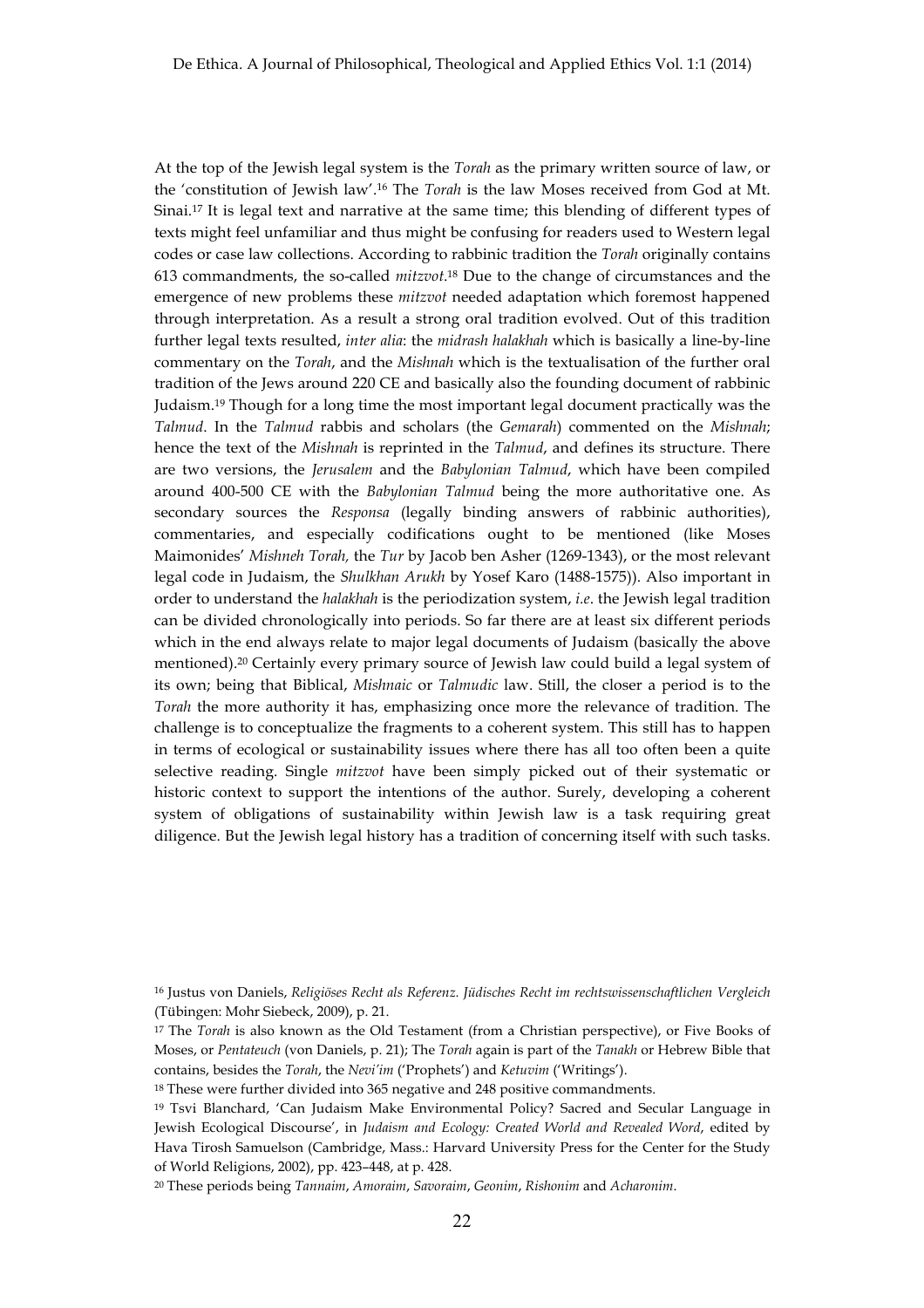Maybe this could be one of the major contributions of the current period of the *Acharonim* (1563 until present).21

A further significant characteristic of the *halakhah* is its conception as an obligation, and not a rights-based legal system.22 In this the Jewish legal system theoretically differs from most contemporary Western legal systems and their philosophical justifications. Those generally emphasize the concept of natural, human or basic rights and the protection of individual freedom which is to be guaranteed by the legal manifestation of these rights. Of course, in most cases rights regularly correspond to obligations or duties, and *vice versa*. Hence the covenantal obligations of humans to God most of the time practically result in corresponding rights of other human beings or living creatures, *i.e.* the *halakhah* knows rights and claims as well and thus there are less practical differences as one would expect. But still the mind-set is a different one. And – as mentioned before – this does matter as the mind-set will decide about how successful the idea of sustainability will be in the long run.

## *Rights versus Obligations?*

As will be shown the obligational character is of highest relevance to the functioning of the *halakhah*. Next to social pressure, the self-perception of being the obligated party of a covenant with God plays a major role for compliance, not only individually but also collectively. In contrast, in the secular Western world legal objectives are almost entirely gained by claims in rights-based systems. The emergence of rights as we know them today in the Western world is closely linked to liberalism and the respective state theories: These are mostly based on social contract theories of philosophers like Thomas Hobbes (1588-1679) or John Locke (1632-1704). The following section is thus dedicated to the relationship of rights (in a modern liberal sense) and obligations, and their application on sustainability issues. As sustainability is by definition an assessment of present actions and their future impact, there is a strong (secular) debate on the protection of the assumed interests of future generations as well as of animate and inanimate nature. On the hypothesis that there is an agreement on the relevance of this issue and on the need of active protection, the subsequent question would be how this protection can be realized most efficiently. In the field of law there are basically two theoretical concepts: The first concept focuses on rights attributed to future generations and nature.23 Whereas the second and also *halakhic* approach focuses on obligations of current to future generations without granting the latter specific 'rights' in the classical sense.

In the context of this article there are basically two levels where these two different approaches might clash. The first level is the basic level of conceptions of human

<sup>21</sup> There are some notably contributions to a wider view though: Lawrence Troster, 'Judaism', in *Berkshire Encyclopedia of Sustainability. The Spirit of Sustainability*, vol. 1, edited by Willis Jenkins and Whitney Bauman (Great Barrington: Berkshire, 2010), pp. 254–257.

<sup>22</sup> See Robert M. Cover, 'Obligations: A Jewish Jurisprudence of the Social Order', *Journal of Law and Religion* 5:1 (1987), pp. 65–74.

<sup>23</sup> For instance, see Klaus Bosselmann, Christian Calliess, Michael Schröter and Prue Taylor, *Ökologische Grundrechte: Zum Verhältnis zwischen individueller Freiheit und Natur* (Baden-Baden: Nomos, 1998); Jörg Tremmel, 'Institutionelle Verankerung der Rechte nachrückender Generationen', *Zeitschrift für Rechtspolitik* 37:2 (2004), pp. 44–46; for an extensive discussion, see Herwig Unnerstall, *Rechte zukünftiger Generationen* (Würzburg: Königshausen & Neumann, 1999).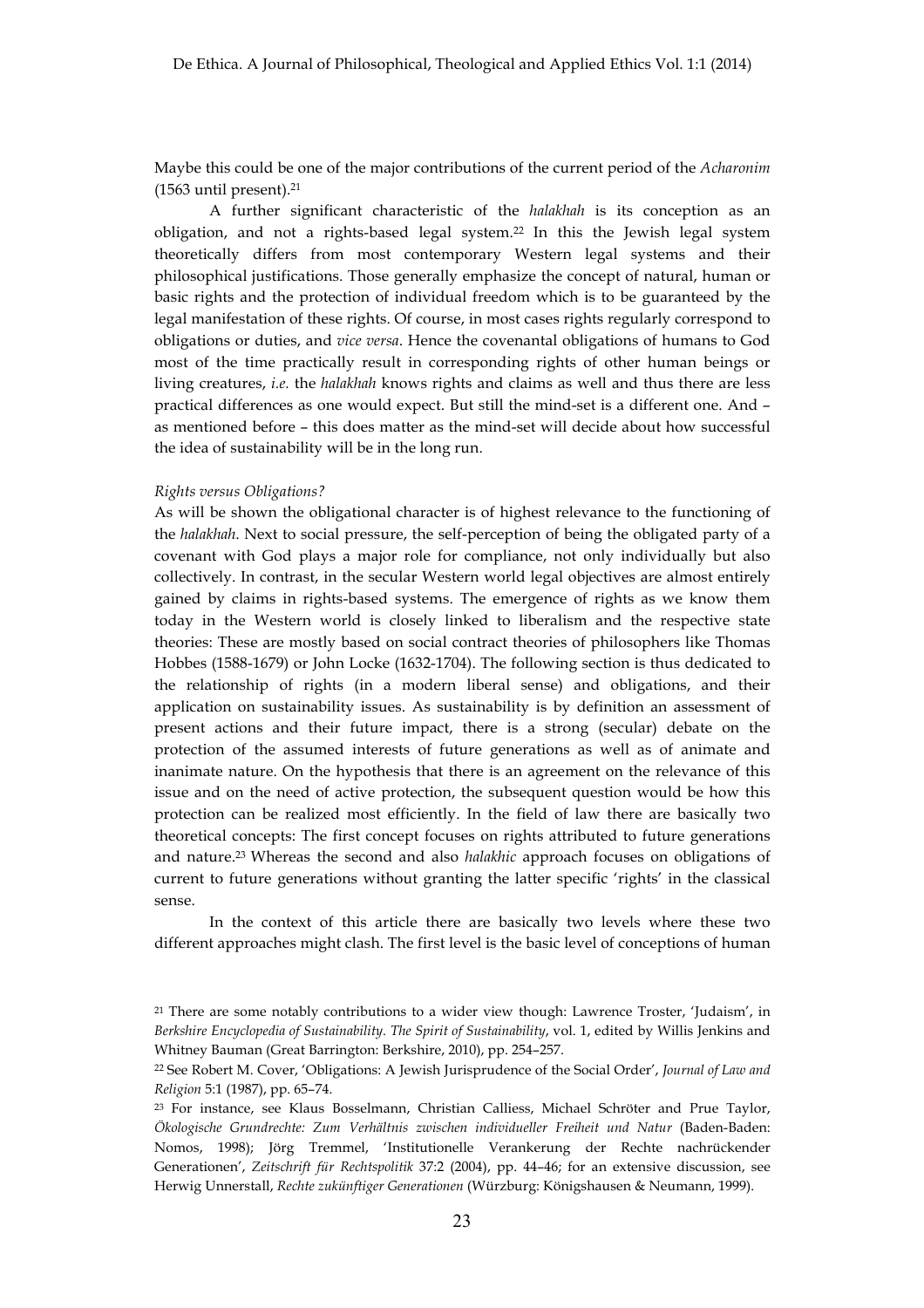nature or of the respective legal system. Either one sees humans as endowed with (natural) rights and thus also with the possibility of directly or indirectly asserting claims. Or one follows the other approach and takes obligations as the theoretical foundation for constructing a coherent system; in the case of Judaism this foundation is represented by the covenant with God. This first level addresses the 'why' of becoming active in the interest of someone else: because a claim is filed, or an obligation exists. On the second level, which builds on the theoretical fundaments of the first level, it has to be determined how and when these rights or obligations can be realized most effectively. Within the second level one has to further distinguish between present and future situations. Therefore, when for example addressing the question of intergenerational justice – involving a future situation – one might come to a different result compared to questions of justice between present generations.

Focusing on the second level, ascribing rights to future generations – which is the most obvious reaction from a Western secular legal perspective – appeared to have some flaws in regard to practice, especially to the question of standing, *i.e*. determining who has the legal authority to bring a cause of action on behalf of future generations.<sup>24</sup> Therefore contemporary legal scholars are looking for new ways to get out of this dilemma and to better protect future generations. This increasingly often results in the insight that obligations are pretty much inevitable for this purpose. Surely, rights do have advantages, for instance when it comes to restraining the state. But these advantages mainly relate to present, not future citizens. If one takes a closer look at contemporary legal norms dealing with sustainability, it shows that even when formulated as rights, in our Western legal cultures these norms are *de facto* already closer to duties than to rights. This is only logical as future generations and nature cannot claim their rights on their own and are basically dependent on the good will and the self-imposed rules; the obligations of the present generation.

This obligation orientation offers a connecting factor between secular and Jewish law. While Jewish law for the major part of its history did not have to deal with protecting citizens against the abuse of state power, and thus is not particularly elaborated in terms of rights, it has much to offer when it comes to obligations. Due to its long tradition and deep knowledge of how to formulate and establish a system of obligations in a legal context, the current secular legal implementation of ideas and concepts of sustainability could benefit from this considerably. Besides being less dependent on possible representatives or political interests, obligations do have further advantages. One is clarity: it is in the nature of obligations that they generally have to be more specific and concrete than rights when being established. Of course, rights can be extremely specific as well, and obligations also have to be filled with content. But obligations start from a more detailed level. For example, when Moses received the *Torah* at Mt. Sinai it was clear who was addressed, and by the commandments' directive form the addressees had a sense of what they owed to God and to each other right away. Certainly, later adjustments and explanations were necessary. Most noticeably this took place in the *Mishnah* and the *Talmud*.

<sup>24</sup> Different approaches based on representation have been developed; see Tremmel, p. 46; for a critical perspective on the concept of rights of future generations see: Oliver Marc Hartwich, 'The Rights of the Future?', *Policy Magazine* 25:3 (2009), pp. 3-8.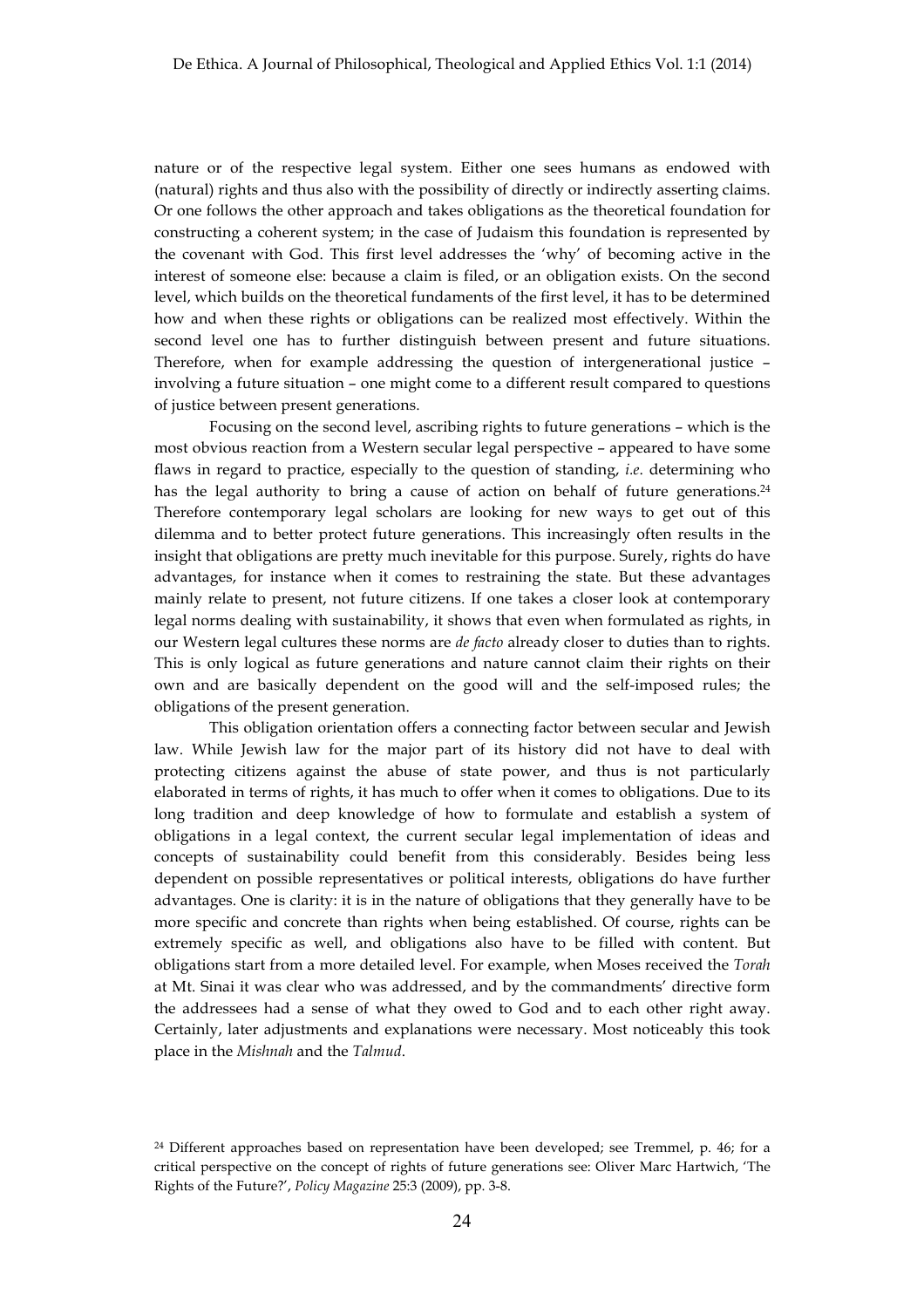One might argue that obligations are more restrictive of (individual) freedom – which in a way they are. An obligation-based legal system might significantly and more drastically affect our individual freedoms and basic or human rights, and secular Westerners in general are very sensitive when these are restricted in any way. Thus a compromise has to be sought. In my opinion, a combination of both approaches, *i.e.* strengthening the role of obligations in the secular legal systems of the West, is the only, but at the same time the most preferable, option to improve the protection of future generations and nature.

# **Jewish Law and Ecology/Sustainability**

Before taking a closer look at specific *halakhic* laws and their suitability for secular implementation, it should be examined how and when Jewish law started concerning itself with ecological issues.

#### *The Critique on the Worldview of Genesis 1:28*

This trend can be traced back to the late 1960's when the article *The Roots of Our Ecological Crisis* by the US American historian Lynn White Jr. was published in the journal *Science*.25 In his article White accuses the Judeo-Christian worldview and its anthropocentrism of being responsible for the contemporary ecological crisis. To substantiate his allegation he refers to Genesis 1:28 in particular, where God is said to have given man dominion over nature.26 Others joined White's position; one example being the British historian Arnold Toynbee who wrote an article suggestively titled 'The Genesis of Pollution', published in 1973.27 Since then Jewish scholars have tried to find responses to these allegations as well as to the question how Jews should behave in regard to the ecological crisis.28 Parallel to Christian authors they developed the so-called 'stewardship model', based on Genesis 2:15 and which sees humans as caretakers obligated to conserve God's creation. Thus, already in the chapter immediately following upon Genesis 1 there is a concept that contradicts or at least limits the extensive interpretation of White *et al*. To oppose White's accusations, this Biblical understanding of the role of humans as stewards was extended in the theological context even to such an extent that a re-sacralisation of nature was claimed, bringing the position somewhat close to a pagan view. This position is often connected to a critique on the secular language of Enlightenment as being too scientifically, too 'disenchanting'.29 Seen in a wider context of sustainability which

<sup>29</sup> Blanchard, pp. 424-425.

<sup>25</sup> Lynn White Jr., 'The Historical Roots of Our Ecological Crisis', *Science* 155 (1967), pp. 1203–1207. <sup>26</sup> However, White mainly addresses Christianity in its Western medieval form. Moreover, and interestingly, White never mentions or cites Genesis 1:28 explicitly in his article. He does write, however that 'God planned all of this explicitly for man's benefit and rule: no item in the physical creation had any purpose save to serve man's purposes.' (White, p 1205)

<sup>27</sup> Arnold J. Toynbee, 'The Genesis of Pollution', *Horizon* 15:3 (1973), pp. 4-9; an excerpt of which was published in the *New York Times*, 16 September 1973; Saul Berman, 'Jewish Environmental Values. The Dynamic Tensions between Nature and Human Needs', Jewish Virtual Library, online at http://www.jewishvirtuallibrary.org/jsource/Environment/berman.html (accessed 2014-02-06). <sup>28</sup> For instance, see David Vogel, 'How Green Is Judaism? Exploring Jewish Environmental Ethics', *Business Ethics Quarterly* 11:2 (2001), pp. 349–363, at p. 349.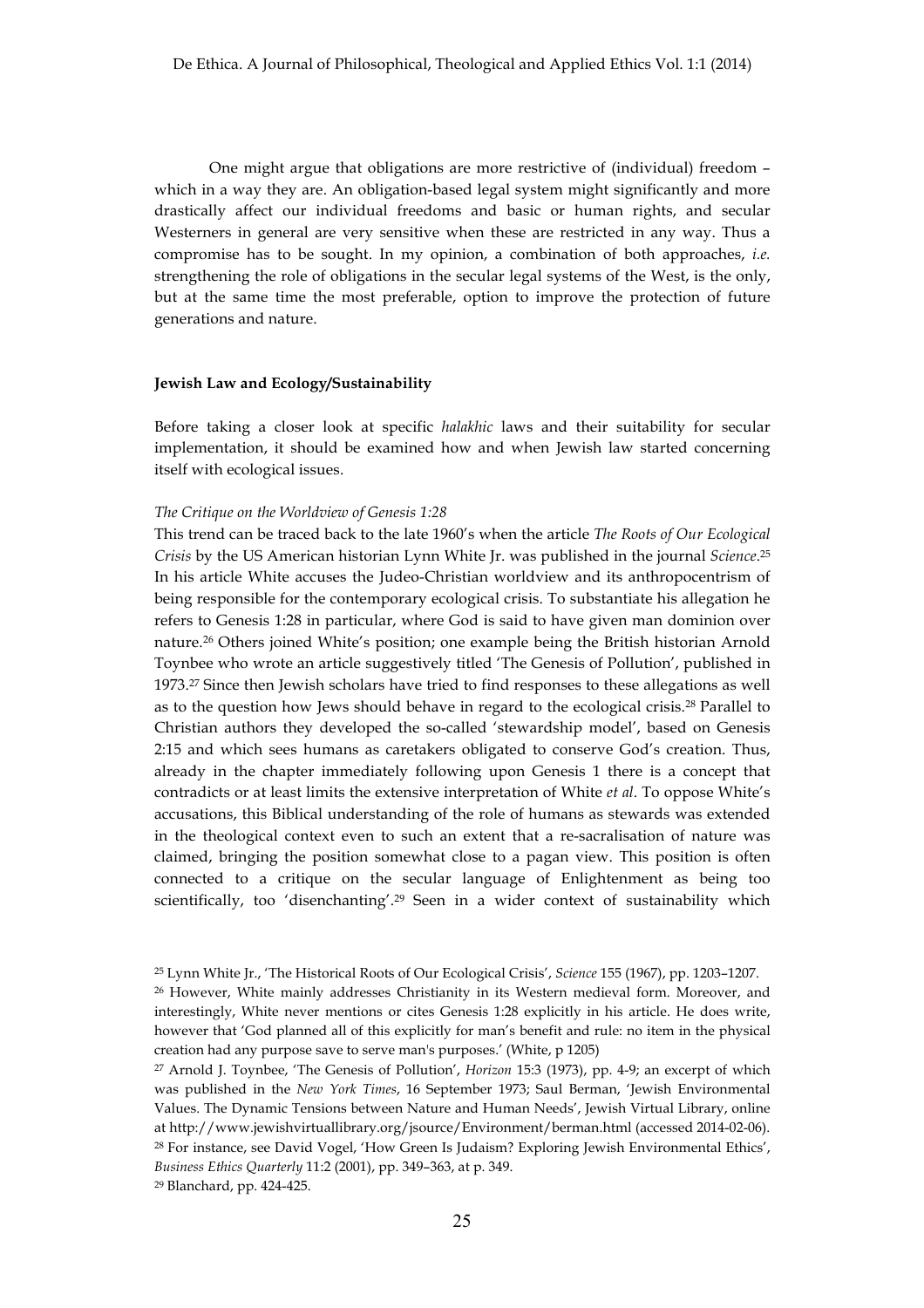exceeds its ecological roots there is in fact some important vocabulary not much pronounced in Enlightenment language; examples of which are 'sacrifice', 'solidarity', and 'community'.

## *The Development of a Jewish Position*

Nevertheless it took some time until one could speak of a unique 'Jewish position'. At first most Jewish authors reacted with sheer defence. They selectively picked (especially Biblical) passages and verses and used almost every *mitzvah* dealing with plants or nature as an argument for the ecological orientation of the Bible, thus warping *mitzvot* and detaching them from their context as well as their underlying concepts. In this way the role of environmentalism within traditional Judaism was clearly exaggerated.30 Traditional Biblical laws did not deal with global ecological problems, but rather addressed local issues. That is, first, why there is a problem of historical context. Because:

although traditional Jewish texts provide important conceptions of the natural world and of the human relationship to it, they were never meant as a response to the world-threatening ecological problems we face today. We simply do not find a sense of ecological crisis in traditional Jewish texts.31

Therefore a new and openly communicated exegesis and philosophical re-reading was necessary. Slowly, a still on-going process of such re-interpreting of the sources started, at first referring mostly to the Bible, but then taking a turn to focus more on rabbinic texts. This is consistent for a Jewish position because this literature has been so influential and still dominates the understanding of the *Torah*. More recently even *aggadic* sources are used.32

Disregarding the inaccuracy in speaking of *one* Jewish position, a practical anthropocentrism based on a theoretical theocentrism developed; some may call it a 'weak anthropocentrism'. The respective *mitzvot* were no longer solely seen as ecological norms, but as more complex commandments in a wider context. Although originally, Jewish law of course does not know the term sustainability. But if we take the contemporary understanding of this term and try to connect it to Jewish laws and principles, or interpret them from a perspective of sustainability, it becomes clear that Jewish law addresses almost every aspect of this field; *e.g*. environmental protection (water, soil, air), urban planning, noise control, waste management, intergenerational justice, warfare, budget management, animal protection and ethics, diet, and consumption in general. Jewish laws can be applied to problems relevant from a modern perspective of sustainability. This perspective is the mixture of ecological, social and economic interests: the three columns of the most popular contemporary definition of sustainability (also known as 'triple bottom line'). Still it has to be stated that the impetus

<sup>30</sup> In fact, most often Jewish law puts necessary human needs before the protection of the environment, *e.g*. in regard to animal experimentation or (temporarily) permitting the consumption of meat. Another major example of such misinterpretation is the *bal tashchit* principle (see below). For further examples, see Ruth N. Sandberg, *Development and Discontinuity in Jewish Law* (Lanham: University Press of America, 2001), p. 243, n92.

<sup>31</sup> Blanchard, p. 424.

<sup>32</sup> Lawrence Troster, 'The Book of Black Fire. An Eco-Theology of Revelation', *Conservative Judaism* 62:1 (2010), pp. 134–136.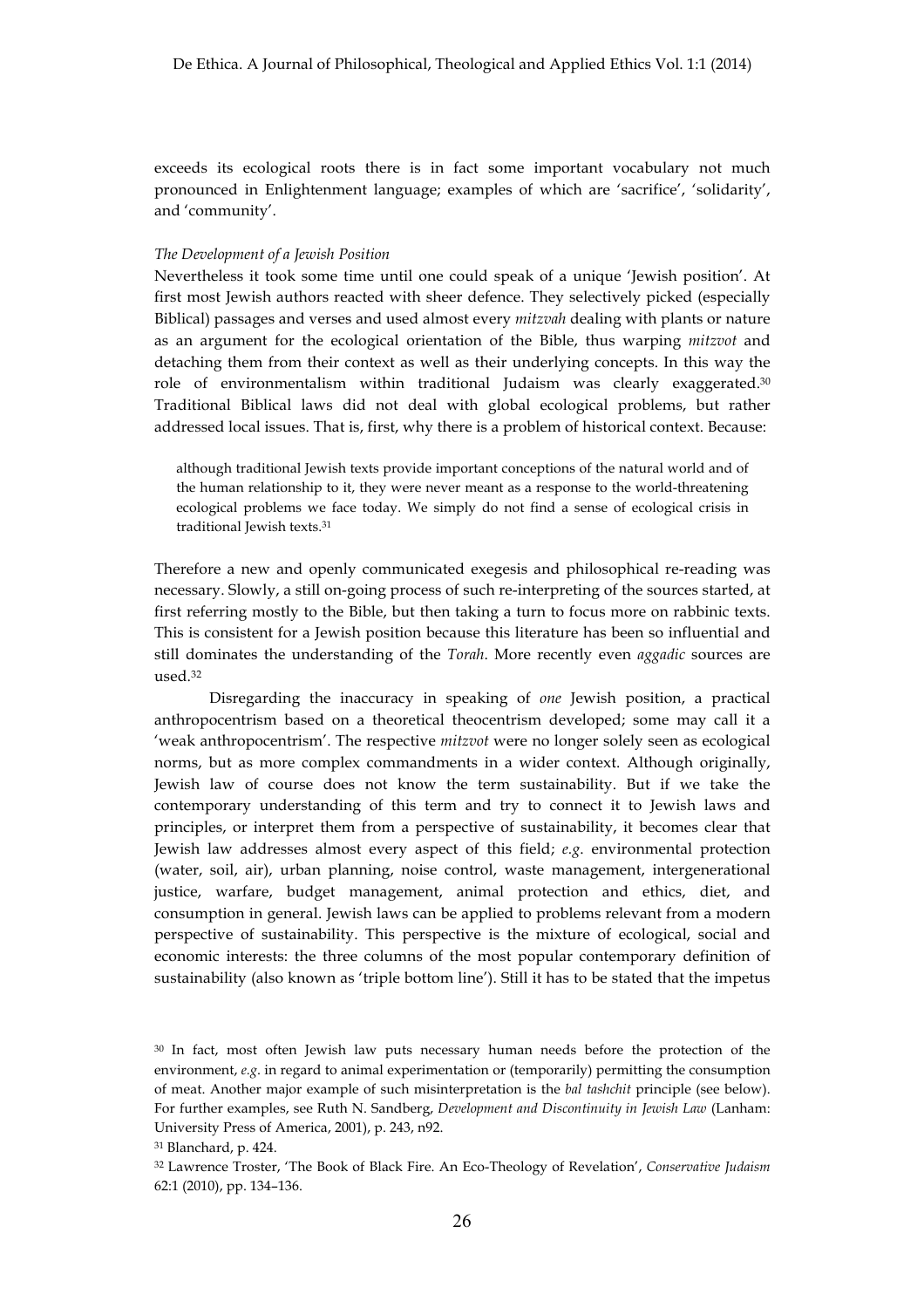to this re-reading from a perspective of sustainability came from the 'outside', *i.e*. the secular society in form of the ecological movement. But now society could profit from Jewish law in return.

## **Legal Comparison**

In the following paragraph a brief and exemplary legal comparison of how sustainability issues are handled in German Basic Law on the one hand, and Jewish law on the other hand will give an idea of the practical implications of the theoretical foundations discussed above.

#### *Western Legal Culture as Exemplified by German Basic Law Article 20a (GG)*

Generally, the central aspect of German basic rights is human dignity which is guaranteed in Article 1 (1) of the Basic Law/Grundgesetz (GG). It is the duty of all state authority to respect and protect this good. This duty is followed by the statement in paragraph two that human rights are to be acknowledged 'as the basis of every community, of peace and of justice in the world.' Whether future generations are included as legal entities in the scope of Article 1 GG is disputed however.33 Until the relatively recent Article 20a GG future generations, the environment, or even the idea sustainability are not mentioned explicitly in the beginning of the German Basic Law. Thus it is appropriate to refer to Article 20a GG for an exemplary comparison of how German Basic Law and Jewish law are dealing with issues of sustainability in a broader sense. By Article 20a of the Basic Law sustainability issues are addressed as follows:

Mindful also of its responsibility toward future generations, the state shall protect the natural foundations of life and animals by legislation and, in accordance with law and justice, by executive and judicial action, all within the framework of the constitutional order.

Although Article 20a GG is part of the Basic Law, it is not part of the basic rights. It is a *Staatszielbestimmung* (state objective) that was introduced in 1994 (for environmental protection) and 2002 (for animal protection).34 Still it is of importance for the interpretation of legal norms and the weighing of interests. It also includes a mandate for action of the state. However, the specific content and extent of the duty to protect the above mentioned foundations are left open. 35 But as Article 2 (1) GG is already construed to guarantee an ecological subsistence level, Article 20a GG has to require more than this.

Today Article 20a GG is interpreted in a way so that the German Basic Law not only demands to implement the idea of protecting the environment and animals by specific laws, but also via educational measures.36 Furthermore the duty of the German state to foster a more sustainable behaviour is not to end at its borders. Thus an extraterritorial responsibility is also placed on the state: indirectly by the duty of taking

<sup>33</sup> For example, see Unnerstall.

<sup>34</sup> Stefan Huster and Johannes Rux, 'Art. 20a', in *Beck'scher Online-Kommentar GG*, edited by Volker Epping and Christian Hillgruber (München: C. H. Beck, 18th edition, 15 May 2013), para. 1. <sup>35</sup> *Ibid*., para. 28.

<sup>36</sup> Umweltinformationsgesetz (UIG); see Huster and Rux, 'Art. 20a', para. 34.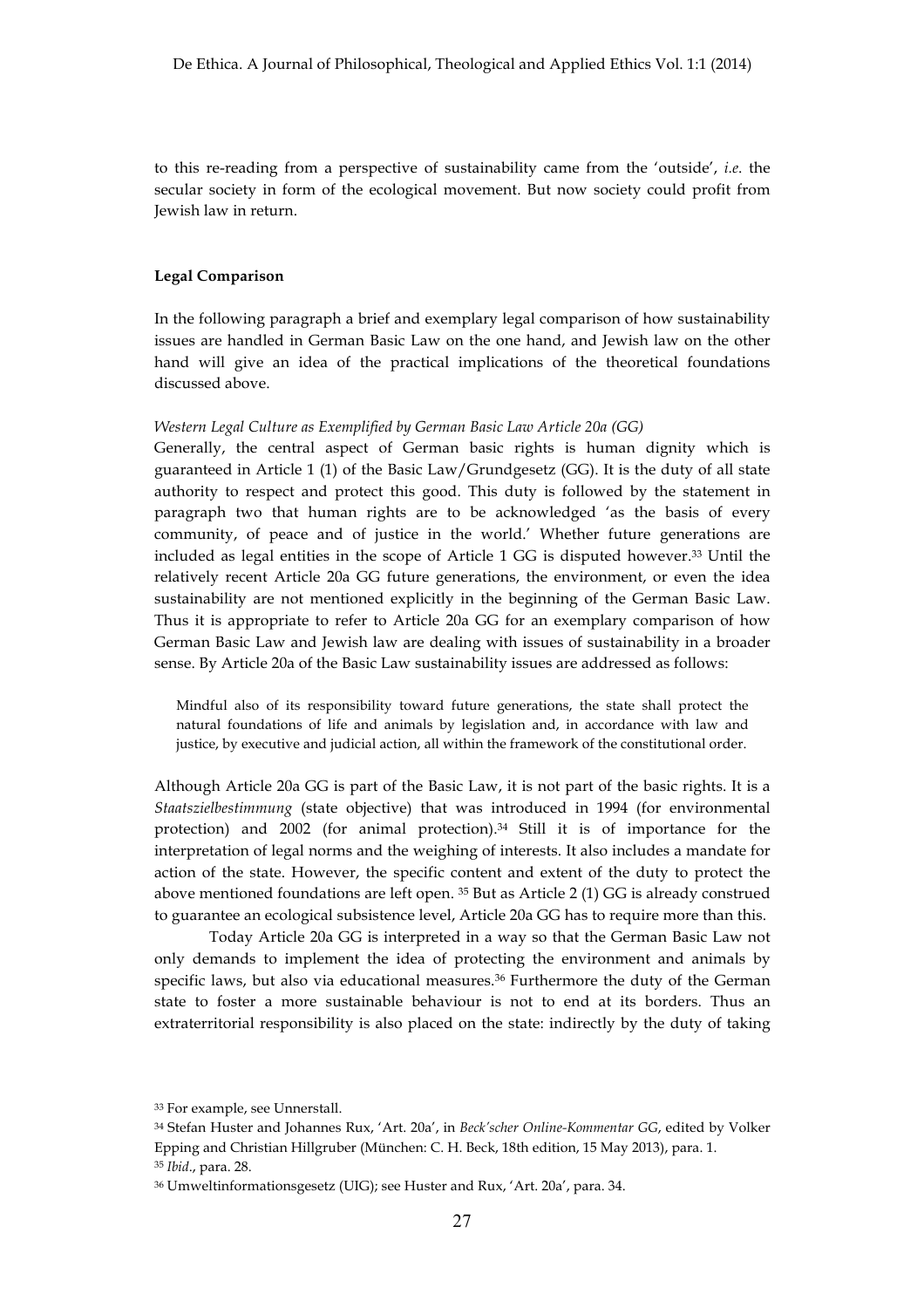account of the development of more efficient technologies and slowing down population growth; directly by the mandate to development (aid) policy.37

The mentioning of 'in accordance with law and justice' means that environmental and animal protection do not *per se* overrule other objectives of the constitution.38 The weighing in regard to other *Staatszielbestimmungen* in German law is conceptually quite similar to the balancing of interests in Jewish law. But explicitly taking into account ecological matters is rather recent in Western law (although it *de facto* took place earlier than 1994). As a result nowadays it is always a consideration of social, economic and ecological aspects – as it already can be seen in classical Jewish law too.39

The German federal law obliges the state (foremost the legislator, but also the executive and judicative) as the democratic representative of its people to take action and develop a more sustainable environment. But the duty itself is formulated quite 'open' and needs to be filled with content; also legally it is a somewhat weak directory provision. In Jewish law one will hardly find such a generalist *mitzvah*. This openness of Article 20a GG certainly bears a risk of abuse of legal flexibility. Furthermore it does not address the German people directly. This might lead to (unconscious) delegation of responsibility as many might think that it is the duty of the state – not theirs – to ensure a more sustainable world.

#### *Environmental and Sustainability Principles in Jewish Law*

After having presented the structural as well as conceptual basis of Jewish law, and given an example of Western secular law dealing with sustainability issues in the form of Article 20a GG, in the following paragraph there will be two examples of Jewish legal principles that in their contemporary interpretation focus on current problems of sustainability.

Jewish law provides many examples of principles that address issues of ecology and/or sustainability, but here only two will be discussed briefly: *bal tashchit* (the prohibition of wanton destruction, Deuteronomy 20:19-20), and *migrash* (green belt or urban planning principle, Numbers 35:1-15, Leviticus 25:34).

#### *Bal Tashchit, Deuteronomy 20:19-20*

The first example to be introduced was originally a Biblical law of warfare. It prohibits the cutting down of fruit trees while besieging a city in times of war. The complete passage, in the King James Version, reads:

19 When thou shalt besiege a city a long time, in making war against it to take it, thou shalt not destroy the trees thereof by forcing an axe against them: for thou mayest eat of them, and thou shalt not cut them down (for the tree of the field is man' life ) to employ them in the siege:

<sup>37</sup> See Huster and Rux, para. 38.

<sup>38</sup> *Ibid*., para. 1.

<sup>39</sup> Because of this balancing some commentators of the German Basic Law speak of an eco-social market economy as the modern German state model; see for example: Huster and Rux, para. 41; Rupert Scholz, 'Art. 20a', *Grundgesetz-Kommentar*, edited by Theodor Maunz and Günter Dürig (München: C. H. Beck, 69th supplement 2013), para.16.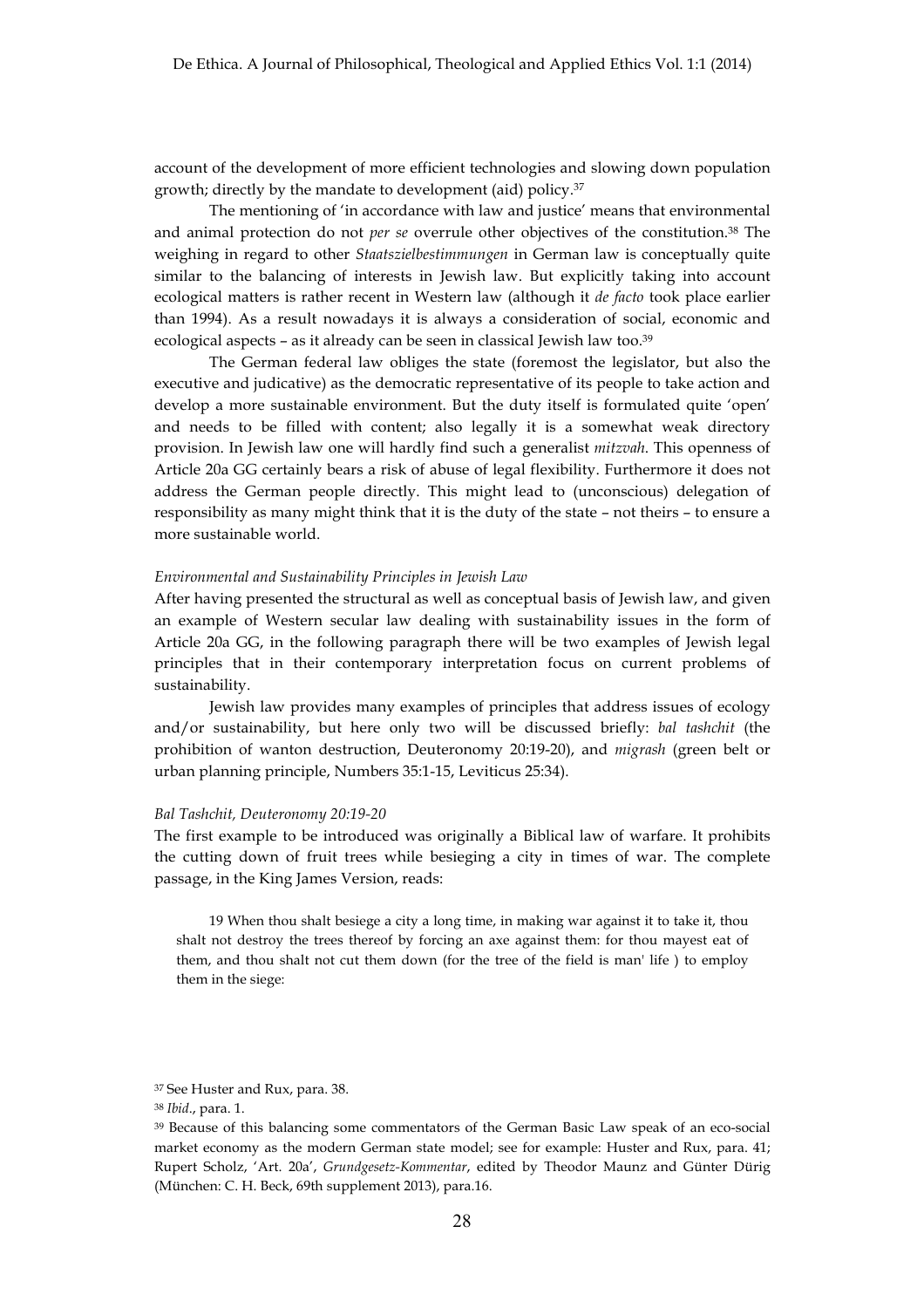20 Only the trees which thou knowest that they be not trees for meat, thou shalt destroy and cut them down; and thou shalt build bulwarks against the city that maketh war with thee, until it be subdued.

Through rabbinic interpretation the field of application of this *mitzvah* was extended and it was eventually developed into the rabbinic legal principle *bal tashchit*, the (general) prohibition of wanton destruction. The most cited classic rabbinic authorities and interpreters of *bal tashchit* in contemporary Jewish environmental literature are Rashi (1040-1105), Moses Maimonides, and Samson Raphael Hirsch (1808-1888). The *bal tashchit* principle became one of, if not the most popular ecological principle in contemporary Jewish environmental ethics. Especially after the accusations of White, when Jewish authors sometimes desperately searched for seemingly ecological precepts to invalidate criticisms. At that time, one of the first direct respondents from a Jewish background was Eric G. Freudenstein. In 1970 his article 'Ecology and the Jewish Tradition' was published.40 The article starts with the mentioning of Deuteronomy 20:19-20,41 and Freudenstein then attempts to disprove the arguments of White and others. For this purpose, he wants to show the ecological concern of *Torah* and *Talmud* in particular, and also the reasons why ecological aspects seem to have been forgotten in Judaism. For the first aim he cites *bal tashchit* and other principles. The forgetting of ecological concerns he then ascribes to the *diaspora*, thus the divorce from land, and to the historic context; *i.e*. during Biblical and *Talmudic* times there was no threat of an ecological crisis. Rather, nature actually was a threat to human survival. But Freudenstein makes selective use of his sources and by naming Deuteronomy 20:19 'the general prohibition against destroying the environment' his argument remains too superficial.<sup>42</sup>

Without any doubt, one has to consider how Jewish legal texts work in their wider context. In general, extending the area of application of a specific law and deriving a general principle from it is an acceptable and common method. And Jewish legal tradition is particularly famous for this. As Freudenstein explains:

According to Hirsch, the *Torah* will select a particular law for inclusion in its code in order to demonstrate the validity of a fundamental principle by showing how that principle must apply even under extraordinary conditions.43

He then recurs to the point that *bal tashchit* was meant to emphasize the importance of the protection of the environment.44 However, the context, especially the *Talmudic* sources, provides a very different picture. *Bal tashchit* is in fact much more a utilitarian law,

<sup>44</sup> *Ibid*.

<sup>40</sup> Eric G. Freudenstein, 'Ecology and the Jewish Tradition' [1970], in *Judaism and Human Rights*, edited by Milton R. Konvitz (New Brunswick, NJ: Transaction Publishers, 2001), pp. 265–274; on page 273 he refers directly to the critique.

<sup>41</sup> Although methodically dubiously only the 19th verse is quoted, not the 20th*; Ibid*., p. 265.

<sup>42</sup> Just as White was criticized for focusing too much on the first chapter of Genesis, Freudenstein got criticized for his selective citing with good reason, for instance by David Nir, 'A Critical Examination of the Jewish Environmental Law of Bal Tashchit – "Do Not Destroy"', *Georgetown International Environmental Law Review* 18:2 (2005), pp. 335–354, at p. 354.

<sup>43</sup> Freudenstein, p. 266.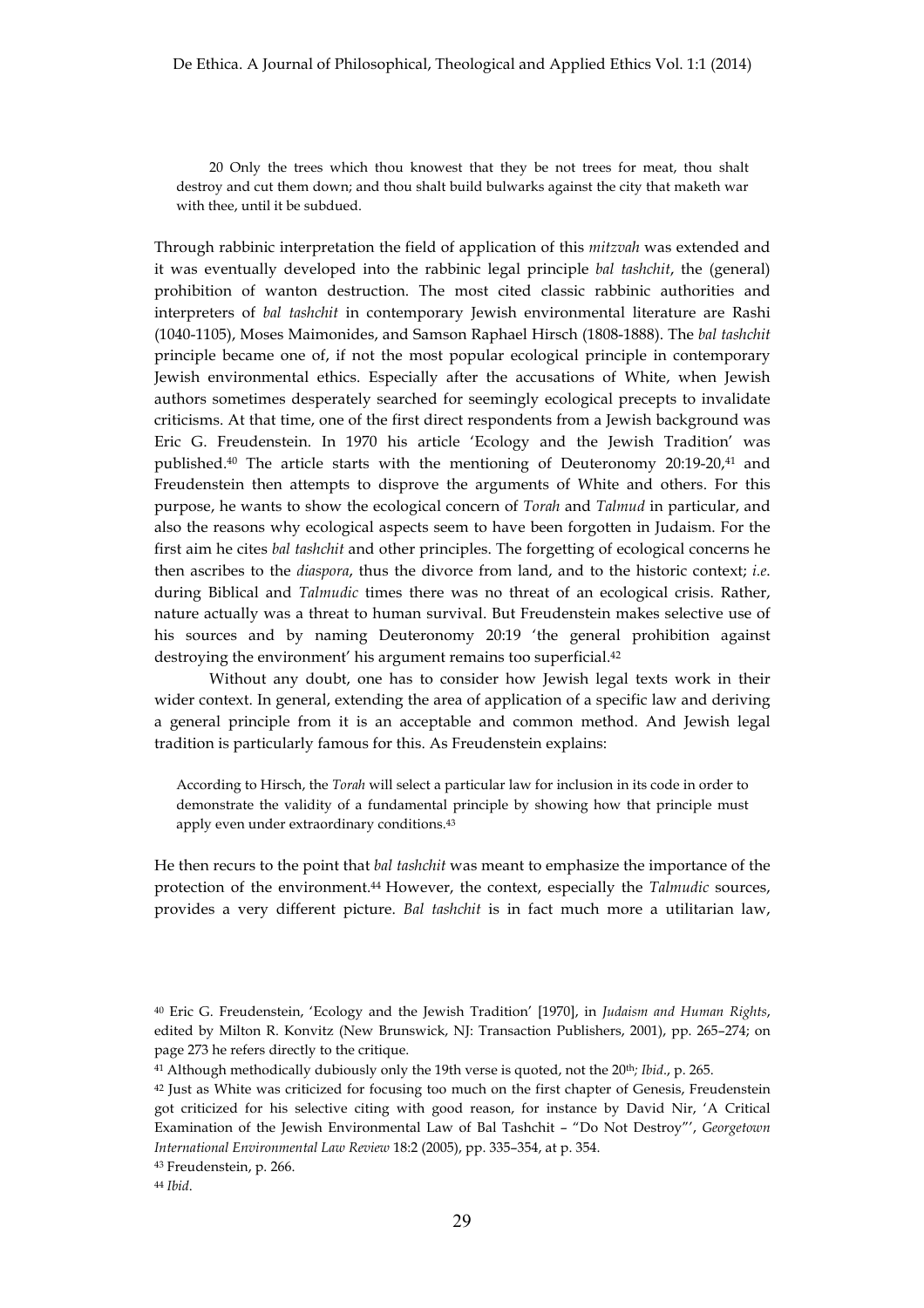allowing the cutting down of a tree for all kinds of constructive purposes:45 It is rather a prohibition of wasting things that can be useful to humans (later extended to garments, or even the human body).46 It tries to warn of focusing only on short-term goals. Furthermore, the rabbinic environmental policy dealt primarily with more local issues, such as fairness and risk management, and not with global protection of nature.<sup>47</sup> This has to be kept in mind as a warning of too enthusiastically 'over-interpreting' the area of application and content of this and other *mitzvot*.

## *Migrash, Leviticus 25:34, Numbers 35:1-15*

The Biblical principle of *migrash* differs fundamentally from *bal tashchit* in terms of content, structure and development.48 As mentioned in the beginning of this article it is primarily a principle of urban planning or land law. Thus it belongs to a field of law of major importance in regard to sustainability, as our legal relationship to land is a classic example for dealing with ecological, social, and economic interests at the same time. The *migrash* principle is based on several Biblical passages, primarily on Leviticus 25:34 or Numbers 35:1-15. Originally the law was applied on Levitical cities only, but later it was extended to all Jewish cities (again by famous commentators like Rashi*,* Maimonides and Nahmanides (1194-1270)).49

In regard to its content the principle of *migrash* states that a city has to be designed from its inside to its outside in the following way: inner city, commons, and fields and vineyards.50 Furthermore it embraces different prohibitions that sometimes are closely intertwined. There are basically three of them at the core of the *migrash* principle: a prohibition of changes in size,<sup>51</sup> a prohibition of changes in use, and a prohibition of selling.52 Samson Raphael Hirsch adds that 'all future times have equal claim to it, and in the same condition that it has been received from the past is it to be handed on to the future.'53

Despite these prohibitions there are other aspects which represent a more psychological or physical (health) level. According to Hirsch's commentary on the Pentateuch, the *migrash* had to serve the psychological well-being of the inhabitants of the city as it was supposed to establish a connection of sophisticated urban dwellers to nature – for him this was the ideal city. Physical recreation was furthermore a fact

<sup>50</sup> Freudenstein, p. 268.

<sup>45</sup> For specific examples of such constructive purposes, see Moshe Gartenberg and Shmuel Gluck, 'Destruction of Fruit-Bearing Trees', *Journal of Halacha and Contemporary Society* 36 (1998), pp. 86–99. <sup>46</sup> For instance, see David Vogel, 'How Green Is Judaism? Exploring Jewish Environmental Ethics', *Business Ethics Quarterly* 11:2 (2001), pp. 349–363, at p. 359.

<sup>47</sup> Blanchard*,* p. 424.

<sup>48</sup> First of all the translation of the term *migrash* bears some difficulties. It has, for example, been translated as pasturelands, open land, green belt, or commons. There are lengthy discussions on what might be the proper English term for it; see James Barr, 'Migras in the Old Testament', *Journal of Semitic Studies* XXIX (1) (1984), p. 15.

<sup>49</sup> For more on the process of 'extension' of Jewish laws, see Ruth N. Sandberg, *Development and Discontinuity in Jewish Law* (Lanham: University Press of America, 2001).

<sup>&</sup>lt;sup>51</sup> There are specific measurements, for instance in Numbers 35, although it is argued that these have to be understood relatively as the city would be rather small if the Biblical measurements would be applied literally.

<sup>52</sup> Leviticus 25:34.

<sup>53</sup> Freudenstein, p. 268.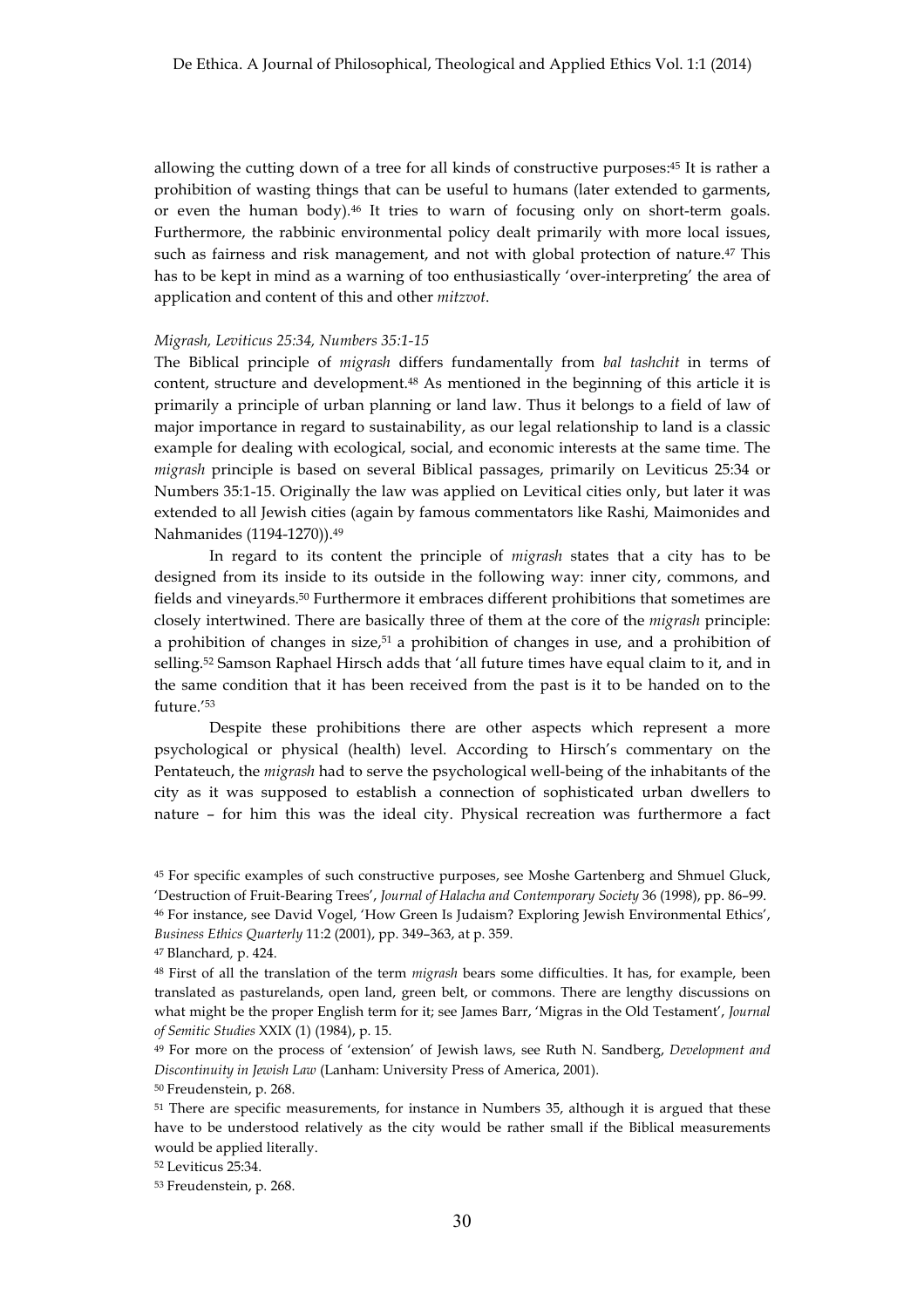already mentioned by Rashi, who in his commentary on Numbers 35:2 refers to aesthetical reasons, *i.e*. that the *migrash* should serve to beautify the city. Moreover, the *migrash* served simple practical purposes as it was to be used for animal keeping and laundry (Numbers 35:3, and Babylonian *Talmud Nedarim* 81a).54 Finally, disease prevention played a role as cemeteries had to be situated outside of the *migrash* area.

Astonishingly, it is even possible to draw a line from the Hebrew Bible and the *migrash* principle to land law concepts like Henry George's (1839-1897) single tax,55 over to early 20<sup>th</sup> century land reform movements in Germany, to works like Garett Hardin's *The Tragedy of the Commons* (1968), and even to current urban planning. For example, urban planners in Seoul refer to the so-called *Garden City Movement* in their plans to create a green belt. Without any doubt the *migrash* principle inspired this movement that became popular around the turn of the 19th century. For example, Frederic Osborn (1885- 1978) – besides Ebenezer Howard (1850-1928) one of its most influential representatives – directly referred to the respective Biblical passages in his work.56 As all this development can be traced back to this Biblical (legal) source and concept, this might serve as another argument why to ask for theological responses and religious perspectives. These – as the example of *migrash* shows – can still have a relevant impact and be a force for change. Especially as our present land law needs to be questioned and should not be seen as 'given'. Because despite of its positives effects (stabilisation *etc*.) it all too often leads to social, ecological, and economic injustice at the same time. Of course, the Biblical rules cannot be adopted literally, but their *teloi* can. They still have the meaning and substance to suit and to inspire us. That is why we should take a look at how Jewish law and ethics can be used to develop criteria of provision that can be applied in the secular Western world. Furthermore it might open a platform for inter-religious discourse that is not as emotionally charged as other, more theological topics.

## **Conclusion**

Where a 'new' German Basic Law like Article 20a GG in the beginning is quite general due to its conceptualisation, Jewish law is *per se* much more specific. And it is this specificity of obligations that is needed to accelerate actions in regard to climate change, sustainability, and intergenerational justice, as the environmental clock is ticking.

But how can the insights gained, *i.e*. the concept of obligations but also the weighing of interests, be implemented practically? To tackle this task, we should distinguish between three levels: (i) the intra-religious, (ii) the interreligious, and (iii) the secular level. In the case of (iii) many observant Jews might face what one could call a 'dilemma of double commitment', as they feel committed to their sacred texts, rituals, and language, and, for instance, to actively engage in environmental protection on a secular level at the same time. Therefore a compromise is needed to get both

<sup>54</sup> The principle is further discussed in the *Babylonian Talmud* (for instance, *Arakhin* 33b).

<sup>55</sup> Henry George, *Progress and Poverty: An Inquiry into the Cause of Industrial Depressions and of Increase of Want with Increase of Wealth: the Remedy* (Cambridge: Cambridge University Press, 2009 [1881]).

<sup>56</sup> For instance, see Frederic J. Osborn, *Green-Belt Cities* (New York: Schocken Books, 1969), pp. 167- 170.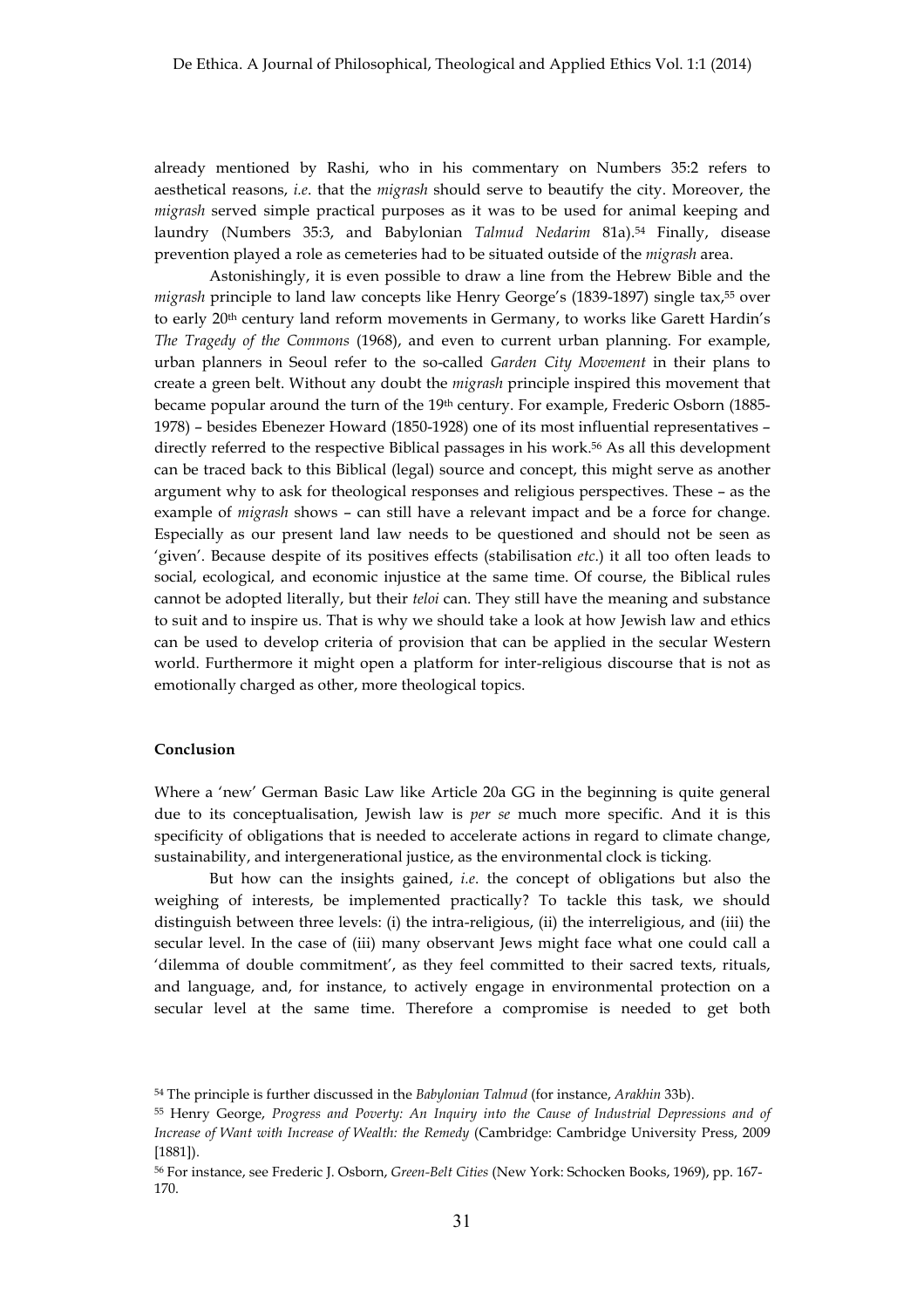commitments together and to find a single non-religious voice to speak in as the environmental protection discourse is noticeably secular.57

Due to these circumstances Judaism has to respect the dominant secular language and thinking as well as the technical-rational argumentation to become part of the debate. Although the *halakhic* concepts have to be made adaptable and comprehensible in a secular environment,<sup>58</sup> it does not entail the erosion of their content however, as Jewish legal history has already proven. A common language is one of the key factors. Therefore a more technical principle like *migrash* may prove useful to begin with when examining classical Jewish texts in the light of the current ecological crisis and bringing the results to secular discourse.59 If this language dilemma is considered thoroughly and principles are put into their historical, systematic, and teleological context, Judaism can make influential environmental policy, like it has influenced policies in the past.

Coming back to the three above mentioned levels where action needs to be taken: On the intra-religious level (i) Jewish law on sustainability urgently needs systematisation and especially so since the next step has to be to move onward from writings and articles on ecological issues to broader and more complex questions of sustainability. Ecology is an important, but still just one part of the idea of sustainability, next to social and economic components. An increased awareness has to be created in communities and schools and other public domains. Environmental organizations need further idealistic and especially monetary support as the financial crisis has led to severe cuts in their budgets. On the interreligious level (ii), there has to be a discourse encompassing different religions to develop a perceptible religious voice, including a critical elaboration of similarities and differences.60 Finally, on the secular level (iii) – besides solving the language dilemma – religious groups should be encouraged to contribute their concepts to the secular discourse more actively, for instance by publications presenting Jewish positions at interdisciplinary conferences, and looking for a dialogue with potential partners like politicians or NGOs.

In addition, two further types of action should be taken, which are promising in relation to Judaism in particular: education and stories. Education is foremost in offering an opportunity to realize the objectives of a more sustainable world.61 Religion can be a major educational multiplier. It can educate in its communities and spread ideas; therefore it is crucial to carefully carve out religious values and principles, and in the case of Jewish law to re-read and re-interpret the Biblical, *Mishnaic*, and *Talmudic* sources from a perspective of sustainability within the communities. Education is central to the Jewish religion: the imperative of education is a central aspect of Jewish law, and has had a great

<sup>59</sup> *Ibid*., p. 425.

<sup>61</sup> For example, see Berman.

<sup>57</sup> Blanchard, p. 426.

<sup>58</sup> *Ibid*. Blanchard sees three basic difficulties for this operation: (1) the classic Jewish texts were crafted in a time when an ecological crisis was not foreseeable (historic context), (2) classic Jewish texts were designed for a limited number of addressees (the Jews), and (3) the language used is religious or theological. In regard to difficulty (3), Blanchard speaks of three possible models to deal with it. His favoured model employs both religious and secular language at the same time, but does this explicitly. Linking, but not merging the different languages, is suggested as the preferred approach.

<sup>60</sup> Of course, the 'religions of the book' already have a common ground to start from in regard to tradition, sources, and language.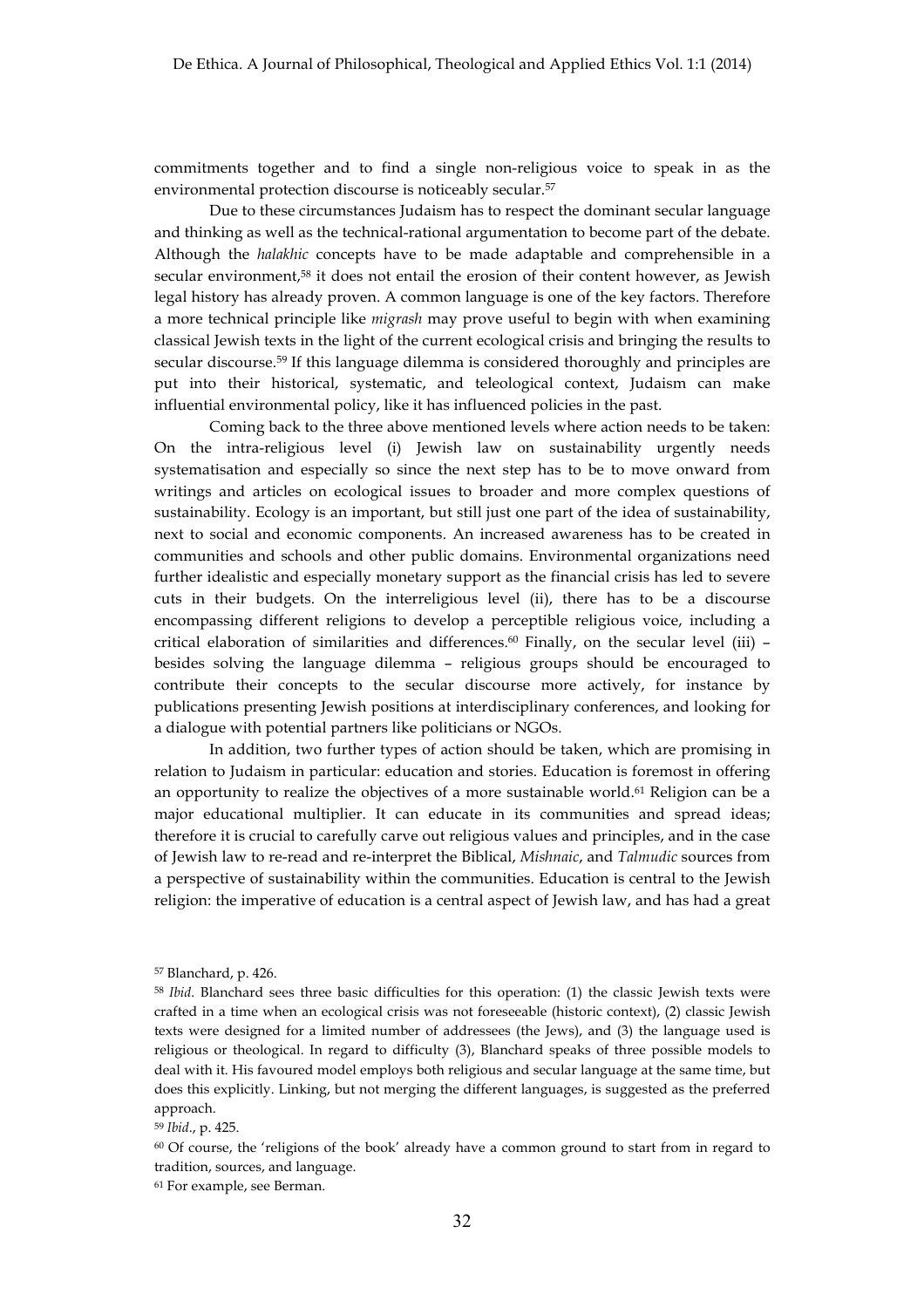impact on the development of Jewish ethics, as well as on the people and the character of the religion itself.62 This can and has to be used for sustainability issues too, since education can be considered as the most important step on the journey to a more sustainable world.

Furthermore, in addition to the more rational contribution of education, we need inspiring, shining examples, or stories that move us. If ideas of sustainability are carefully connected to famous religious figures and narratives, these can serve as models and guides for observant as well as non-observant people. Judaism offers a very rich and unique tradition of stories to be referred to.

The argument of this article is that a *halakhic* contribution, and thus an ethical response to questions of sustainability, is possible on various levels. On a more technical level of legal methodology (obligations) and content (specific concepts, such as *migrash*), the *halakhah* has much to offer as a productive social, political, and ethical discourse on sustainability issues.

> Jann Reinhardt, Humboldt University Berlin jann.reinhardt@posteo.de

## **Bibliography**

- Barr, James. 'Migras in the Old Testament', *Journal of Semitic Studies* XXIX:1 (1984), pp. 15–31.
- Berman, Saul. 'Jewish Environmental Values. The Dynamic Tensions between Nature and Human Needs', Jewish Virtual Library, online at http://www.jewishvirtuallibrary.org/jsource/Environment/berman.html (accessed 2014-02-06).
- Blanchard, Tsvi. 'Can Judaism Make Environmental Policy? Sacred and Secular Language in Jewish Ecological Discourse', in *Judaism and Ecology: Created World and Revealed Word*, edited by Hava Tirosh Samuelson. Cambridge, Mass.: Harvard University Press for the Center for the Study of World Religions, 2002, pp. 423–448.
- Bosselmann, Klaus, Christian Calliess, Michael Schröter, and Prue Taylor. *Ökologische Grundrechte: Zum Verhältnis zwischen individueller Freiheit und Natur*. Baden-Baden: Nomos, 1998.
- Botticini, Maristella and Zvi Eckstein. 'From Farmer to Merchants, Conversions and Diaspora. Human Capital and Jewish History', *Journal of the European Economic Association* 5:5 (2007), pp. 885–926.
- Cover, Robert M. 'Obligations: A Jewish Jurisprudence of the Social Order', *Journal of Law and Religion* 5:1 (1987), pp. 65–74
- Dorff, Elliot N. and Arthur I. Rosett. *A Living Tree: The Roots and Growth of Jewish Law*. Albany, NY: State University of New York Press, 1988.

<sup>62</sup> Maristella Botticini and Zvi Eckstein, 'From Farmer to Merchants, Conversions and Diaspora. Human Capital and Jewish History', *Journal of the European Economic Association* 5:5 (2007), pp. 885– 926.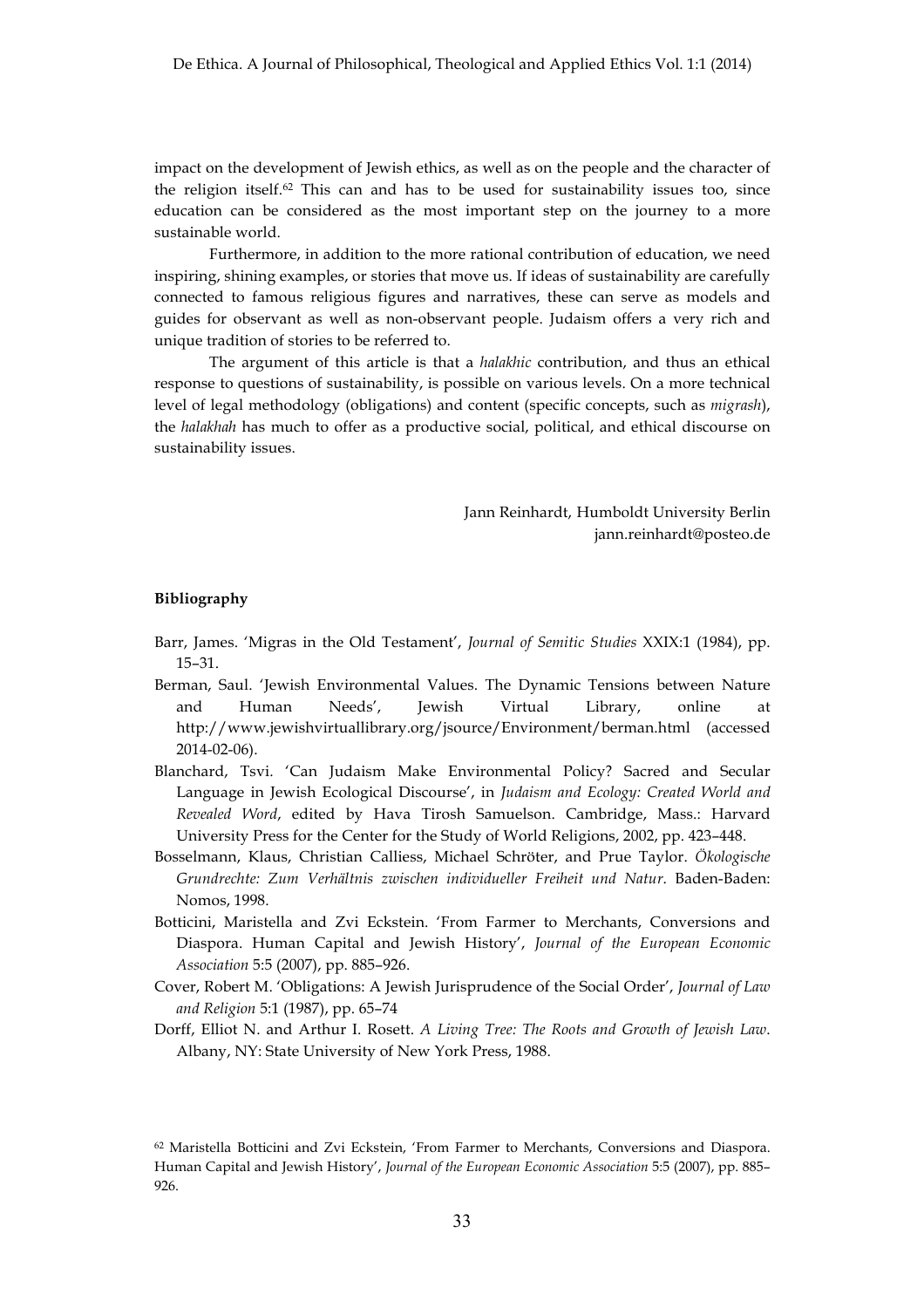- Freudenstein, Eric G. 'Ecology and the Jewish Tradition', [1970] in *Judaism and Human Rights*, edited by Milton R. Konvitz. New Brunswick: Transaction Publishers, 2001, pp. 265–274.
- Gartenberg, Moshe and Shmuel Gluck. 'Destruction of Fruit-Bearing Trees', *Journal of Halacha and Contemporary Society* 36 (1998), pp. 86–99.
- George, Henry. *Progress and Poverty: An Inquiry into the Cause of Industrial Depressions and of Increase of Want with Increase of Wealth: the Remedy*. Cambridge: Cambridge University Press, 2009 [1881].

Hartwich, Oliver Marc. 'The Rights of the Future?', *Policy Magazine* 25:3 (2009), pp. 3–8.

- Homolka, Walter. 'Das Jüdische Recht. Eigenart und Entwicklung in der Geschichte', *Humboldt Forum Recht* 17 (2009), pp. 251-282.
- Huster, Stefan and Johannes Rux. 'Art. 20a', in *Beck'scher Online-Kommentar GG*, edited by Volker Epping and Christian Hillgruber. München: C. H. Beck, 18th edition, 15 May 2013.

Jacob, Louis. *Jewish Law*. New York: Behrman House, 1968.

- Klein, Yehuda L. and Jonathan Weiser. 'Jewish Environmental Ethics', in *The Oxford Handbook of Judaism and Economics*, edited by Aaron Levine. New York: Oxford University Press, 2010.
- Lehner, Moris. 'Alttestamentarisches und talmudisches Recht. Eine Einführung in das jüdische Recht', *JURA* 1 (1999), pp. 26-31.
- Mittleman, Alan. *A Short History of Jewish Ethics. Conduct and Character in the Context of Covenant*. Malden: Wiley-Blackwell, 2012.
- Nir, David. 'A Critical Examination of the Jewish Environmental Law of Bal Tashchit "Do Not Destroy"', *Georgetown International Environmental Law Review* 18:2 (2005), pp. 335–354.
- Osborn, Frederic J. *Green-Belt Cities*. New York: Schocken Books, 1969.
- Sandberg, Ruth N. *Development and Discontinuity in Jewish Law*. Lanham: University Press of America, 2001.
- Scholz, Rupert. 'Art. 20a', in *Grundgesetz-Kommentar*, 69th supplement, edited by Theodor Maunz and Günter Dürig. München: C. H. Beck, 2013.
- Toynbee, Arnold J. 'The Genesis of Pollution', *Horizon* 15:3 (1973), pp. 4-9.
- Toynbee, Arnold J. 'The Genesis of Pollution', *New York Times*, 16 September (1973).
- Tremmel, Jörg. 'Institutionelle Verankerung der Rechte nachrückender Generationen', *Zeitschrift für Rechtspolitik* 37:2 (2004), pp. 44–46.
- Troster, Lawrence. *From Apologetics to New Spirituality: Trends in Jewish Environmental Theology*, November 2004, online at

http://www.coejl.org/\_old/www.coejl.org/scholarship/jetheology.pdf (accessed 2013-11-11).

- Troster, Lawrence. 'The Book of Black Fire. An Eco-Theology of Revelation', *Conservative Judaism* 62:1 (2010), pp. 132–151.
- Troster, Lawrence. 'Judaism', in *Berkshire Encyclopedia of Sustainability. The Spirit of Sustainability*, vol. 1, edited by Willis Jenkins und Whitney Bauman. Great Barrington: Berkshire Publisher Group (2010), pp. 254–257.
- Unnerstall, Herwig. *Rechte zukünftiger Generationen*. Würzburg: Königshausen & Neumann, 1999.
- Vogel, David. 'How Green Is Judaism? Exploring Jewish Environmental Ethics', *Business Ethics Quarterly* 11:2 (2001), pp. 349–363.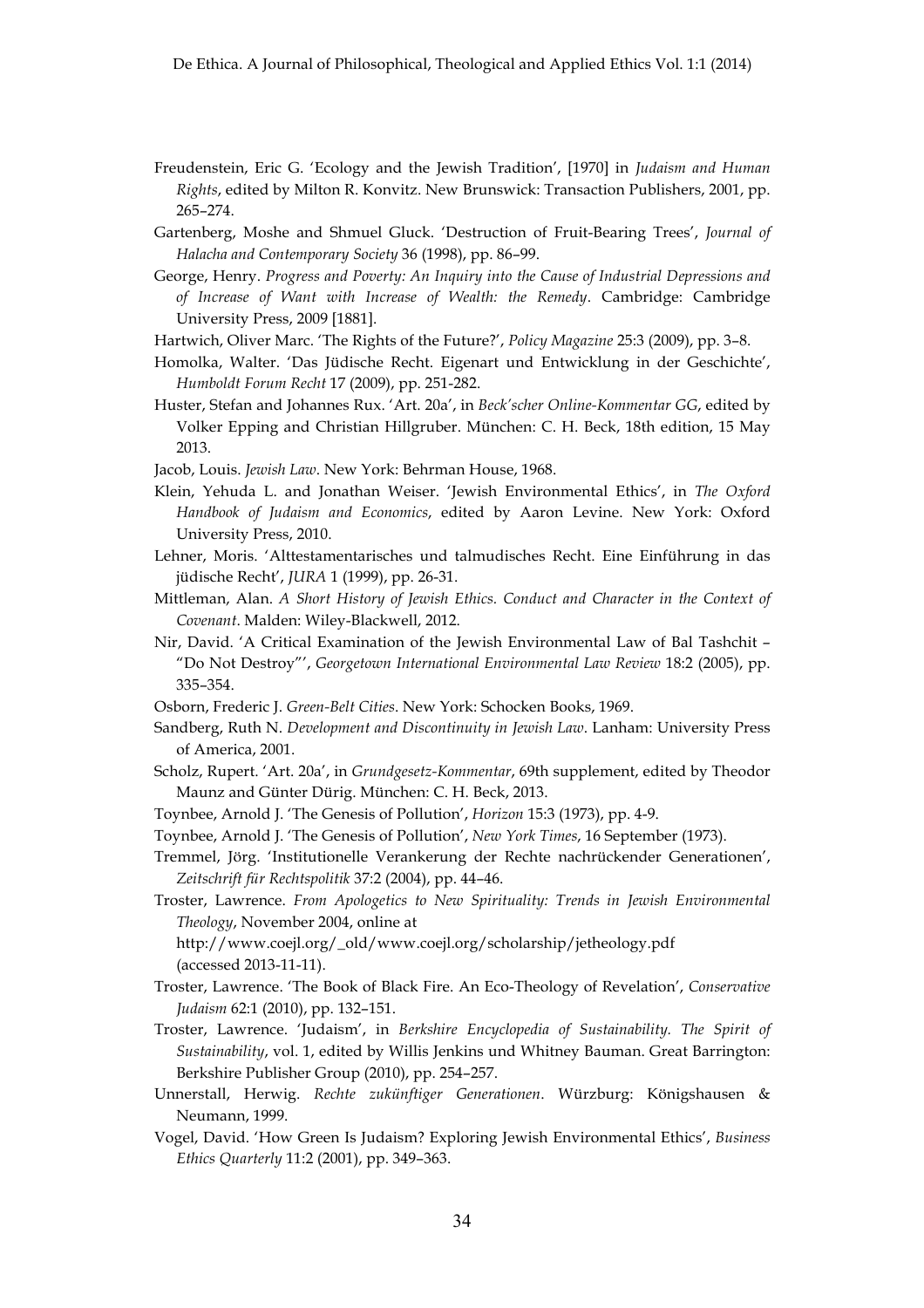- von Daniels, Justus. *Religiöses Recht als Referenz. Jüdisches Recht im rechtswissenschaftlichen Vergleich*. Tübingen: Mohr Siebeck, 2009.
- White Jr., Lynn. 'The Historical Roots of Our Ecological Crisis', *Science* 155 (1967), pp. 1203–1207.

*Publication made possible by generous support from the Swedish Research Council.*